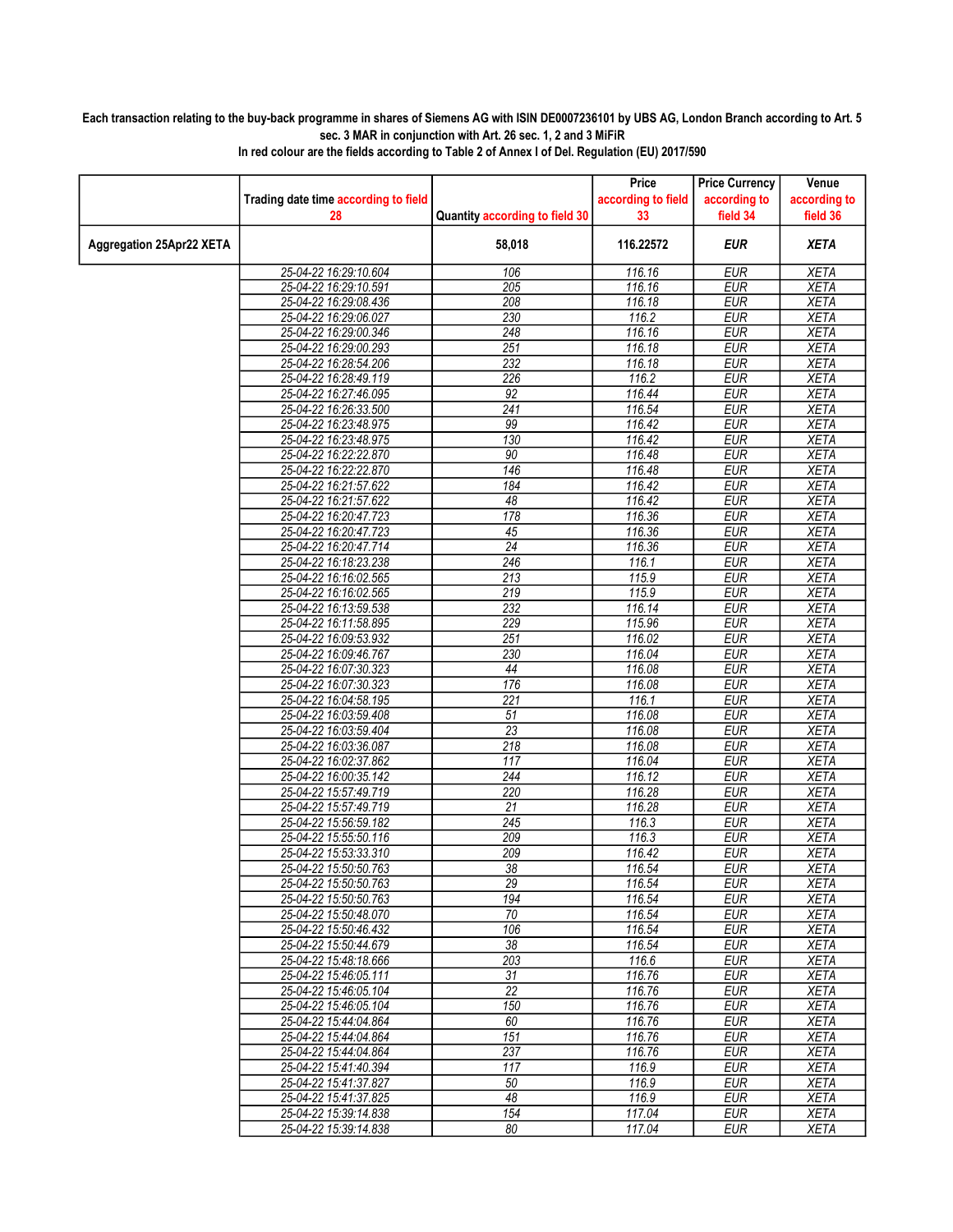| 25-04-22 15:37:45.880 | 79               | 117.18         | <b>EUR</b>               | <b>XETA</b> |
|-----------------------|------------------|----------------|--------------------------|-------------|
| 25-04-22 15:37:45.880 | 215              | 117.18         | <b>EUR</b>               | <b>XETA</b> |
| 25-04-22 15:37:40.472 | 9                | 117.18         | <b>EUR</b>               | <b>XETA</b> |
| 25-04-22 15:37:40.472 | 47               | 117.18         | <b>EUR</b>               | <b>XETA</b> |
| 25-04-22 15:37:12.458 | 50               | 117.18         | <b>EUR</b>               | <b>XETA</b> |
| 25-04-22 15:37:12.458 | 55               | 117.18         | <b>EUR</b>               | <b>XETA</b> |
| 25-04-22 15:34:44.001 | $\overline{222}$ | 117.18         | <b>EUR</b>               | <b>XETA</b> |
| 25-04-22 15:34:44.001 | 14               | 117.18         | <b>EUR</b>               | <b>XETA</b> |
| 25-04-22 15:32:29.248 | 232              | 117.18         | <b>EUR</b>               | <b>XETA</b> |
| 25-04-22 15:32:29.248 | 213              | 117.18         | <b>EUR</b>               | <b>XETA</b> |
| 25-04-22 15:30:50.312 | 131              | 116.98         | <b>EUR</b>               | <b>XETA</b> |
| 25-04-22 15:30:50.312 | 84               | 116.98         | <b>EUR</b>               | <b>XETA</b> |
| 25-04-22 15:27:29.017 | 33               | 116.98         | <b>EUR</b>               | <b>XETA</b> |
| 25-04-22 15:27:29.016 | 209              | 116.98         | <b>EUR</b>               | <b>XETA</b> |
| 25-04-22 15:25:45.229 | 233              | 116.98         | <b>EUR</b>               | <b>XETA</b> |
| 25-04-22 15:25:45.229 | 238              | 116.98         | EUR                      | <b>XETA</b> |
|                       |                  |                |                          | <b>XETA</b> |
| 25-04-22 15:23:12.309 | 225              | 116.4<br>116.5 | <b>EUR</b>               |             |
| 25-04-22 15:20:50.366 | 210              |                | <b>EUR</b><br><b>EUR</b> | <b>XETA</b> |
| 25-04-22 15:19:09.791 | 216              | 116.38         |                          | <b>XETA</b> |
| 25-04-22 15:17:58.676 | 158              | 116.4          | <b>EUR</b>               | <b>XETA</b> |
| 25-04-22 15:17:58.676 | 23               | 116.4          | <b>EUR</b>               | <b>XETA</b> |
| 25-04-22 15:17:58.676 | 49               | 116.4          | <b>EUR</b>               | <b>XETA</b> |
| 25-04-22 15:16:48.745 | 205              | 116.4          | <b>EUR</b>               | <b>XETA</b> |
| 25-04-22 15:14:17.435 | 231              | 116.4          | <b>EUR</b>               | <b>XETA</b> |
| 25-04-22 15:12:00.107 | 167              | 116.56         | <b>EUR</b>               | <b>XETA</b> |
| 25-04-22 15:12:00.107 | 73               | 116.56         | <b>EUR</b>               | <b>XETA</b> |
| 25-04-22 15:11:48.606 | 207              | 116.58         | <b>EUR</b>               | <b>XETA</b> |
| 25-04-22 15:10:01.310 | 207              | 116.5          | <b>EUR</b>               | <b>XETA</b> |
| 25-04-22 15:10:01.310 | 25               | 116.5          | <b>EUR</b>               | <b>XETA</b> |
| 25-04-22 15:08:30.847 | 247              | 116.58         | EUR                      | <b>XETA</b> |
| 25-04-22 15:05:06.501 | 196              | 116.14         | <b>EUR</b>               | <b>XETA</b> |
| 25-04-22 15:05:06.500 | 50               | 116.14         | <b>EUR</b>               | <b>XETA</b> |
| 25-04-22 15:05:00.562 | 233              | 116.16         | <b>EUR</b>               | <b>XETA</b> |
| 25-04-22 15:02:34.369 | 236              | 116.12         | <b>EUR</b>               | <b>XETA</b> |
| 25-04-22 15:00:34.040 | 158              | 116.28         | <b>EUR</b>               | <b>XETA</b> |
| 25-04-22 15:00:34.040 | 67               | 116.28         | <b>EUR</b>               | <b>XETA</b> |
| 25-04-22 14:58:12.447 | 131              | 116.36         | <b>EUR</b>               | <b>XETA</b> |
| 25-04-22 14:58:12.447 | 108              | 116.36         | <b>EUR</b>               | <b>XETA</b> |
| 25-04-22 14:58:12.447 | 108              | 116.36         | <b>EUR</b>               | <b>XETA</b> |
| 25-04-22 14:58:12.447 | 144              | 116.36         | <b>EUR</b>               | <b>XETA</b> |
| 25-04-22 14:56:31.182 | 30               | 116.52         | EUR                      | <b>XETA</b> |
| 25-04-22 14:56:31.182 | 184              | 116.52         | <b>EUR</b>               | <b>XETA</b> |
| 25-04-22 14:54:29.906 | 168              | 116.42         | <b>EUR</b>               | <b>XETA</b> |
| 25-04-22 14:54:29.218 | 42               | 116.42         | $E\overline{UR}$         | <b>XETA</b> |
| 25-04-22 14:54:15.080 | 8                | 116.4          | <b>EUR</b>               | <b>XETA</b> |
| 25-04-22 14:52:17.714 | 205              | 116.3          | <b>EUR</b>               | <b>XETA</b> |
| 25-04-22 14:51:39.276 | 68               | 116.36         | <b>EUR</b>               | <b>XETA</b> |
| 25-04-22 14:51:39.276 | 140              | 116.36         | <b>EUR</b>               | <b>XETA</b> |
| 25-04-22 14:51:25.143 | 225              | 116.44         | <b>EUR</b>               | <b>XETA</b> |
| 25-04-22 14:47:45.782 | 209              | 116.04         | <b>EUR</b>               | <b>XETA</b> |
| 25-04-22 14:46:29.182 | 219              | 116.14         | <b>EUR</b>               | <b>XETA</b> |
| 25-04-22 14:45:23.733 | 207              | 116.24         | <b>EUR</b>               | <b>XETA</b> |
| 25-04-22 14:43:06.337 | 156              | 116.46         | <b>EUR</b>               | <b>XETA</b> |
| 25-04-22 14:43:06.337 | 46               | 116.46         | <b>EUR</b>               | <b>XETA</b> |
| 25-04-22 14:43:06.337 | 49               | 116.46         | <b>EUR</b>               | <b>XETA</b> |
| 25-04-22 14:40:33.257 | 119              | 116.6          | <b>EUR</b>               | <b>XETA</b> |
| 25-04-22 14:40:33.257 | 105              | 116.6          | <b>EUR</b>               | <b>XETA</b> |
| 25-04-22 14:40:33.257 | 217              | 116.6          | <b>EUR</b>               | <b>XETA</b> |
| 25-04-22 14:38:26.690 | 67               | 116.66         | <b>EUR</b>               | <b>XETA</b> |
| 25-04-22 14:38:26.690 | 119              | 116.66         | <b>EUR</b>               | XETA        |
| 25-04-22 14:38:26.690 | 67               | 116.66         | <b>EUR</b>               | <b>XETA</b> |
| 25-04-22 14:37:30.682 | 29               | 116.68         | <b>EUR</b>               | <b>XETA</b> |
|                       |                  |                |                          |             |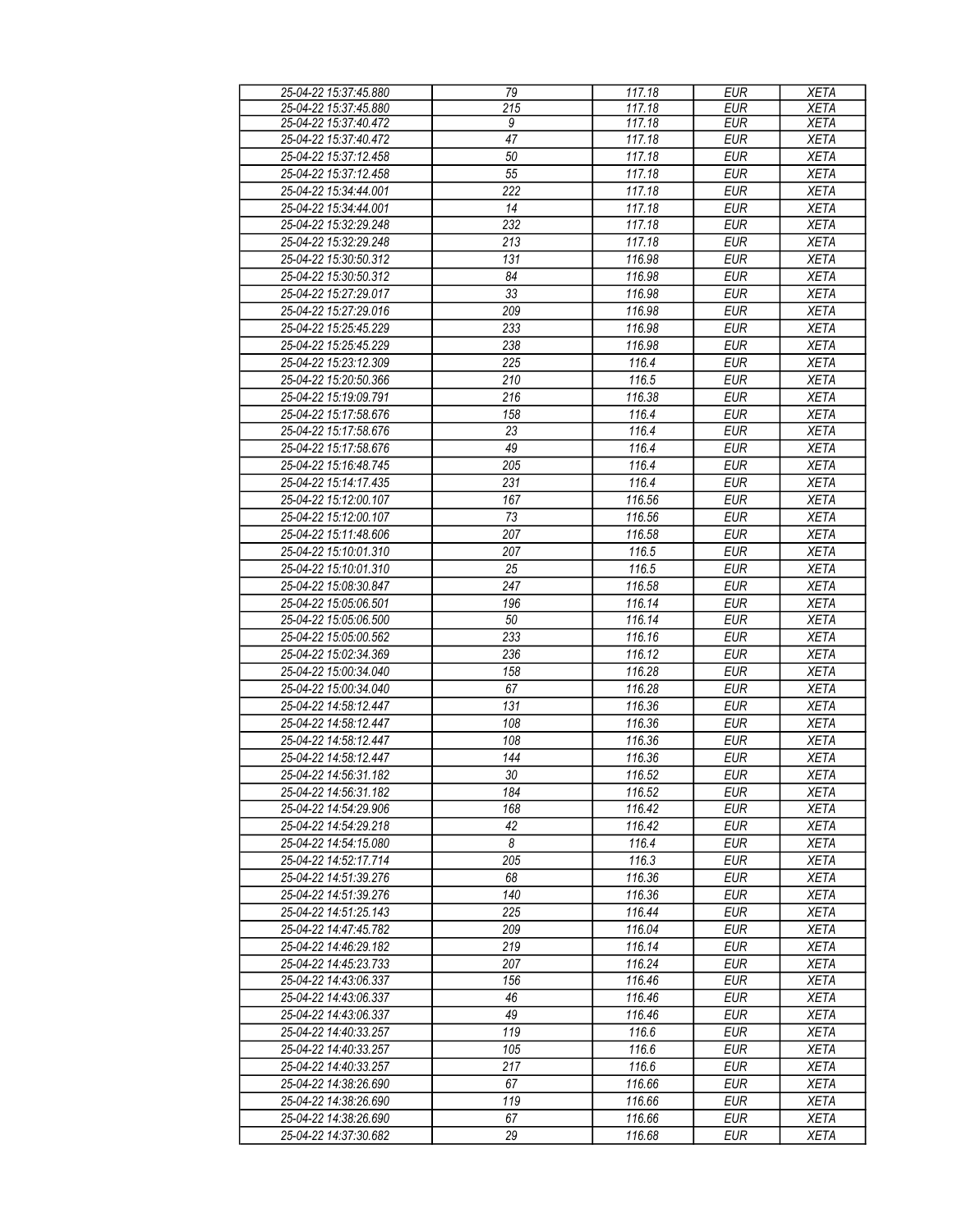| 25-04-22 14:37:30.682 | 188              | 116.68 | <b>EUR</b> | <b>XETA</b> |
|-----------------------|------------------|--------|------------|-------------|
| 25-04-22 14:34:15.859 | 220              | 116.24 | <b>EUR</b> | <b>XETA</b> |
| 25-04-22 14:34:15.848 | 245              | 116.24 | <b>EUR</b> | <b>XETA</b> |
| 25-04-22 14:32:53.961 | 91               | 116.4  | <b>EUR</b> | <b>XETA</b> |
| 25-04-22 14:32:53.961 | 118              | 116.4  | <b>EUR</b> | <b>XETA</b> |
| 25-04-22 14:31:38.421 | 212              | 116.34 | <b>EUR</b> | <b>XETA</b> |
| 25-04-22 14:29:55.525 | 243              | 116.48 | <b>EUR</b> | <b>XETA</b> |
| 25-04-22 14:29:55.525 | $\overline{217}$ | 116.48 | <b>EUR</b> | <b>XETA</b> |
| 25-04-22 14:25:54.532 | 233              | 116.56 | <b>EUR</b> | <b>XETA</b> |
| 25-04-22 14:22:53.188 | 106              | 116.68 | <b>EUR</b> | <b>XETA</b> |
| 25-04-22 14:22:53.188 | 146              | 116.68 | <b>EUR</b> | <b>XETA</b> |
| 25-04-22 14:22:53.188 | 132              | 116.68 | <b>EUR</b> | <b>XETA</b> |
| 25-04-22 14:22:53.188 | 106              | 116.68 | <b>EUR</b> | <b>XETA</b> |
| 25-04-22 14:21:23.950 | 10               | 116.62 | <b>EUR</b> | <b>XETA</b> |
| 25-04-22 14:17:49.445 | 232              | 116.54 | <b>EUR</b> | <b>XETA</b> |
| 25-04-22 14:14:00.928 | 209              | 116.58 | <b>EUR</b> | <b>XETA</b> |
| 25-04-22 14:10:35.025 | 237              | 116.58 | <b>EUR</b> | <b>XETA</b> |
| 25-04-22 14:10:35.025 | 53               | 116.58 | <b>EUR</b> |             |
|                       |                  |        |            | <b>XETA</b> |
| 25-04-22 14:10:35.025 | 175              | 116.58 | <b>EUR</b> | <b>XETA</b> |
| 25-04-22 14:06:52.229 | 88               | 116.58 | <b>EUR</b> | <b>XETA</b> |
| 25-04-22 14:04:45.926 | 253              | 116.62 | <b>EUR</b> | <b>XETA</b> |
| 25-04-22 14:02:32.085 | 209              | 116.7  | <b>EUR</b> | <b>XETA</b> |
| 25-04-22 14:00:05.876 | 121              | 116.72 | <b>EUR</b> | <b>XETA</b> |
| 25-04-22 14:00:05.876 | 130              | 116.72 | <b>EUR</b> | <b>XETA</b> |
| 25-04-22 13:58:43.288 | 223              | 116.62 | <b>EUR</b> | <b>XETA</b> |
| 25-04-22 13:56:41.749 | 249              | 116.54 | <b>EUR</b> | <b>XETA</b> |
| 25-04-22 13:53:08.705 | 229              | 116.36 | <b>EUR</b> | <b>XETA</b> |
| 25-04-22 13:49:06.817 | 251              | 116.54 | <b>EUR</b> | <b>XETA</b> |
| 25-04-22 13:49:06.817 | 237              | 116.54 | <b>EUR</b> | <b>XETA</b> |
| 25-04-22 13:45:36.180 | 230              | 116.74 | <b>EUR</b> | <b>XETA</b> |
| 25-04-22 13:42:43.401 | 90               | 116.8  | <b>EUR</b> | <b>XETA</b> |
| 25-04-22 13:42:43.401 | 149              | 116.8  | <b>EUR</b> | <b>XETA</b> |
| 25-04-22 13:42:43.401 | 12               | 116.8  | <b>EUR</b> | <b>XETA</b> |
| 25-04-22 13:42:11.356 | 200              | 116.8  | <b>EUR</b> | <b>XETA</b> |
| 25-04-22 13:39:48.669 | 150              | 116.66 | <b>EUR</b> | <b>XETA</b> |
| 25-04-22 13:39:48.669 | 100              | 116.66 | <b>EUR</b> | <b>XETA</b> |
| 25-04-22 13:35:44.831 | 48               | 116.64 | <b>EUR</b> | <b>XETA</b> |
| 25-04-22 13:35:44.831 | 167              | 116.64 | <b>EUR</b> | <b>XETA</b> |
| 25-04-22 13:32:58.354 | 55               | 116.62 | <b>EUR</b> | <b>XETA</b> |
| 25-04-22 13:32:58.354 | 191              | 116.62 | <b>EUR</b> | <b>XETA</b> |
| 25-04-22 13:32:58.354 | 224              | 116.62 | <b>EUR</b> | <b>XETA</b> |
| 25-04-22 13:27:16.258 | 238              | 116.44 | <b>EUR</b> | <b>XETA</b> |
| 25-04-22 13:24:26.144 | 214              | 116.42 | <b>EUR</b> | <b>XETA</b> |
| 25-04-22 13:21:36.998 | 238              | 116.38 | <b>EUR</b> | <b>XETA</b> |
| 25-04-22 13:20:46.224 | 107              | 116.34 | <b>EUR</b> | <b>XETA</b> |
| 25-04-22 13:20:46.224 | 97               | 116.34 | <b>EUR</b> | <b>XETA</b> |
| 25-04-22 13:17:24.689 | 231              | 116.2  | <b>EUR</b> | <b>XETA</b> |
| 25-04-22 13:14:42.217 | 212              | 116.16 | <b>EUR</b> | <b>XETA</b> |
| 25-04-22 13:11:35.302 | 210              | 116.18 | <b>EUR</b> | <b>XETA</b> |
| 25-04-22 13:09:58.223 | 139              | 116.18 | <b>EUR</b> | <b>XETA</b> |
| 25-04-22 13:09:58.223 | 66               | 116.18 | <b>EUR</b> | <b>XETA</b> |
| 25-04-22 13:06:32.906 | 169              | 116.18 | <b>EUR</b> | <b>XETA</b> |
| 25-04-22 13:06:32.906 | 82               | 116.18 | <b>EUR</b> | <b>XETA</b> |
| 25-04-22 13:01:42.492 | 229              | 116.2  | <b>EUR</b> | <b>XETA</b> |
| 25-04-22 13:00:46.344 | 229              | 116.2  | <b>EUR</b> | <b>XETA</b> |
| 25-04-22 12:58:09.189 | 216              | 116.08 | <b>EUR</b> | <b>XETA</b> |
| 25-04-22 12:52:38.817 | 246              | 116.26 | <b>EUR</b> | <b>XETA</b> |
| 25-04-22 12:49:24.074 | 228              | 116.16 | <b>EUR</b> | <b>XETA</b> |
| 25-04-22 12:49:24.074 | 224              | 116.16 | <b>EUR</b> | <b>XETA</b> |
| 25-04-22 12:45:28.623 | 87               | 115.98 | <b>EUR</b> | <b>XETA</b> |
| 25-04-22 12:45:28.623 | 125              | 115.98 | <b>EUR</b> | <b>XETA</b> |
|                       |                  |        |            |             |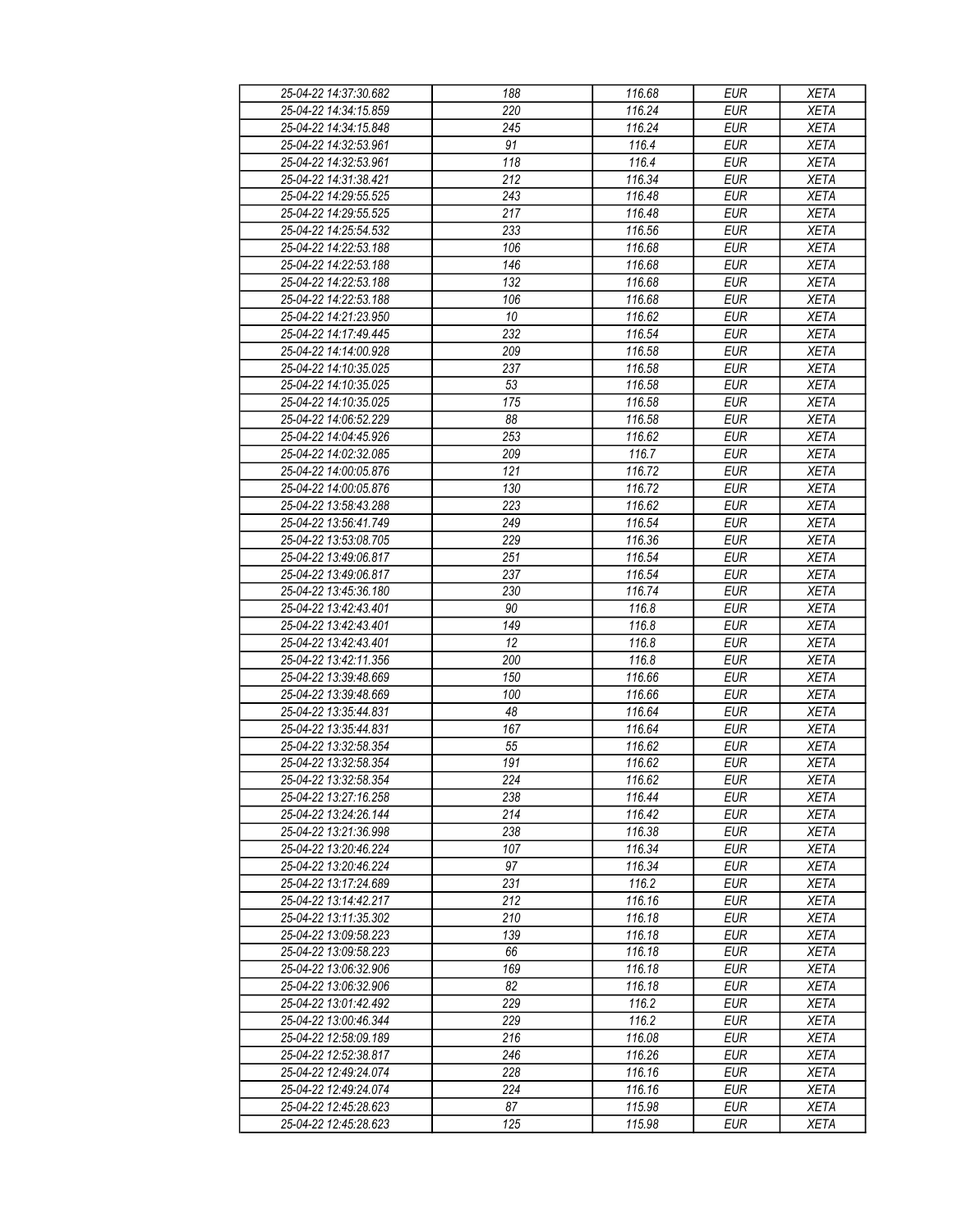| 25-04-22 12:40:41.744 | 206                    | 116.08 | <b>EUR</b> | <b>XETA</b> |
|-----------------------|------------------------|--------|------------|-------------|
| 25-04-22 12:40:41.743 | 6                      | 116.08 | <b>EUR</b> | <b>XETA</b> |
| 25-04-22 12:37:07.585 | $\overline{217}$       | 115.98 | <b>EUR</b> | <b>XETA</b> |
| 25-04-22 12:36:24.876 | 99                     | 115.94 | <b>EUR</b> | <b>XETA</b> |
| 25-04-22 12:36:24.876 | 126                    | 115.94 | <b>EUR</b> | <b>XETA</b> |
| 25-04-22 12:33:20.009 | 209                    | 115.7  | <b>EUR</b> | <b>XETA</b> |
| 25-04-22 12:29:56.553 | 219                    | 115.44 | <b>EUR</b> | <b>XETA</b> |
| 25-04-22 12:25:48.209 | 234                    | 115.66 | <b>EUR</b> | <b>XETA</b> |
| 25-04-22 12:25:48.209 | 204                    | 115.66 | <b>EUR</b> | <b>XETA</b> |
| 25-04-22 12:23:37.817 | 247                    | 115.66 | <b>EUR</b> | <b>XETA</b> |
|                       |                        |        |            |             |
| 25-04-22 12:17:38.588 | 223                    | 115.36 | <b>EUR</b> | <b>XETA</b> |
| 25-04-22 12:13:33.024 | 245                    | 115.42 | <b>EUR</b> | <b>XETA</b> |
| 25-04-22 12:13:33.024 | 244                    | 115.42 | <b>EUR</b> | <b>XETA</b> |
| 25-04-22 12:10:43.798 | 81<br>$\overline{215}$ | 115.4  | <b>EUR</b> | <b>XETA</b> |
| 25-04-22 12:07:05.042 |                        | 115.46 | <b>EUR</b> | <b>XETA</b> |
| 25-04-22 12:02:55.810 | 235                    | 115.48 | <b>EUR</b> | <b>XETA</b> |
| 25-04-22 12:02:55.810 | 248                    | 115.48 | <b>EUR</b> | <b>XETA</b> |
| 25-04-22 12:00:00.031 | 204                    | 115.4  | <b>EUR</b> | <b>XETA</b> |
| 25-04-22 12:00:00.031 | 118                    | 115.4  | <b>EUR</b> | <b>XETA</b> |
| 25-04-22 12:00:00.031 | 102                    | 115.4  | <b>EUR</b> | <b>XETA</b> |
| 25-04-22 11:57:43.778 | 182                    | 115.44 | <b>EUR</b> | <b>XETA</b> |
| 25-04-22 11:57:43.778 | 46                     | 115.44 | <b>EUR</b> | <b>XETA</b> |
| 25-04-22 11:52:31.585 | 87                     | 115.46 | <b>EUR</b> | <b>XETA</b> |
| 25-04-22 11:52:31.585 | 135                    | 115.46 | <b>EUR</b> | <b>XETA</b> |
| 25-04-22 11:48:22.660 | 220                    | 115.36 | <b>EUR</b> | <b>XETA</b> |
| 25-04-22 11:47:06.788 | 242                    | 115.48 | <b>EUR</b> | <b>XETA</b> |
| 25-04-22 11:44:11.315 | 72                     | 115.4  | <b>EUR</b> | <b>XETA</b> |
| 25-04-22 11:44:11.315 | 83                     | 115.4  | <b>EUR</b> | <b>XETA</b> |
| 25-04-22 11:44:08.027 | 76                     | 115.4  | <b>EUR</b> | <b>XETA</b> |
| 25-04-22 11:39:49.077 | 228                    | 115.58 | <b>EUR</b> | <b>XETA</b> |
| 25-04-22 11:36:34.192 | 8                      | 115.64 | <b>EUR</b> | <b>XETA</b> |
| 25-04-22 11:36:34.192 | 212                    | 115.64 | <b>EUR</b> | <b>XETA</b> |
| 25-04-22 11:34:38.075 | 240                    | 115.5  | <b>EUR</b> | <b>XETA</b> |
| 25-04-22 11:31:30.129 | 213                    | 115.66 | <b>EUR</b> | <b>XETA</b> |
| 25-04-22 11:27:41.571 | 242                    | 115.56 | <b>EUR</b> | <b>XETA</b> |
| 25-04-22 11:25:41.990 | 203                    | 115.6  | <b>EUR</b> | <b>XETA</b> |
| 25-04-22 11:25:40.251 | 19                     | 115.6  | <b>EUR</b> | <b>XETA</b> |
| 25-04-22 11:25:40.250 | 28                     | 115.6  | <b>EUR</b> | <b>XETA</b> |
| 25-04-22 11:22:38.367 | 248                    | 115.58 | <b>EUR</b> | <b>XETA</b> |
| 25-04-22 11:19:57.008 | 217                    | 115.64 | <b>EUR</b> | <b>XETA</b> |
| 25-04-22 11:16:21.893 | 215                    | 115.6  | <b>EUR</b> | <b>XETA</b> |
| 25-04-22 11:14:08.310 | 224                    | 115.56 | <b>EUR</b> | <b>XETA</b> |
| 25-04-22 11:12:03.638 | 47                     | 115.72 | <b>EUR</b> | <b>XETA</b> |
| 25-04-22 11:12:03.638 | 198                    | 115.72 | <b>EUR</b> | <b>XETA</b> |
| 25-04-22 11:08:24.051 | 221                    | 115.64 | <b>EUR</b> | <b>XETA</b> |
| 25-04-22 11:04:59.261 | 216                    | 115.58 | <b>EUR</b> | <b>XETA</b> |
| 25-04-22 11:03:15.277 | 246                    | 115.66 | <b>EUR</b> | <b>XETA</b> |
| 25-04-22 11:01:51.095 | 242                    | 115.76 | <b>EUR</b> | <b>XETA</b> |
| 25-04-22 10:57:38.037 | 194                    | 115.82 | <b>EUR</b> | <b>XETA</b> |
| 25-04-22 10:57:38.037 | 52                     | 115.82 | <b>EUR</b> | <b>XETA</b> |
| 25-04-22 10:55:11.586 | 232                    | 115.68 | <b>EUR</b> | <b>XETA</b> |
| 25-04-22 10:55:11.586 | 11                     | 115.68 | <b>EUR</b> | <b>XETA</b> |
| 25-04-22 10:53:32.761 | $\overline{211}$       | 115.6  | <b>EUR</b> | <b>XETA</b> |
| 25-04-22 10:50:40.764 | 205                    | 115.82 | <b>EUR</b> | <b>XETA</b> |
| 25-04-22 10:49:15.277 | 205                    | 115.84 | <b>EUR</b> | <b>XETA</b> |
| 25-04-22 10:48:26.055 | 211                    | 115.92 | <b>EUR</b> | <b>XETA</b> |
| 25-04-22 10:44:14.058 | 69                     | 115.78 | <b>EUR</b> | <b>XETA</b> |
| 25-04-22 10:44:14.058 | 165                    | 115.78 | <b>EUR</b> | <b>XETA</b> |
| 25-04-22 10:40:12.417 | 243                    | 115.54 | <b>EUR</b> | <b>XETA</b> |
| 25-04-22 10:39:02.123 | 240                    | 115.5  | <b>EUR</b> | <b>XETA</b> |
| 25-04-22 10:35:20.128 | 25                     | 115.58 | <b>EUR</b> | <b>XETA</b> |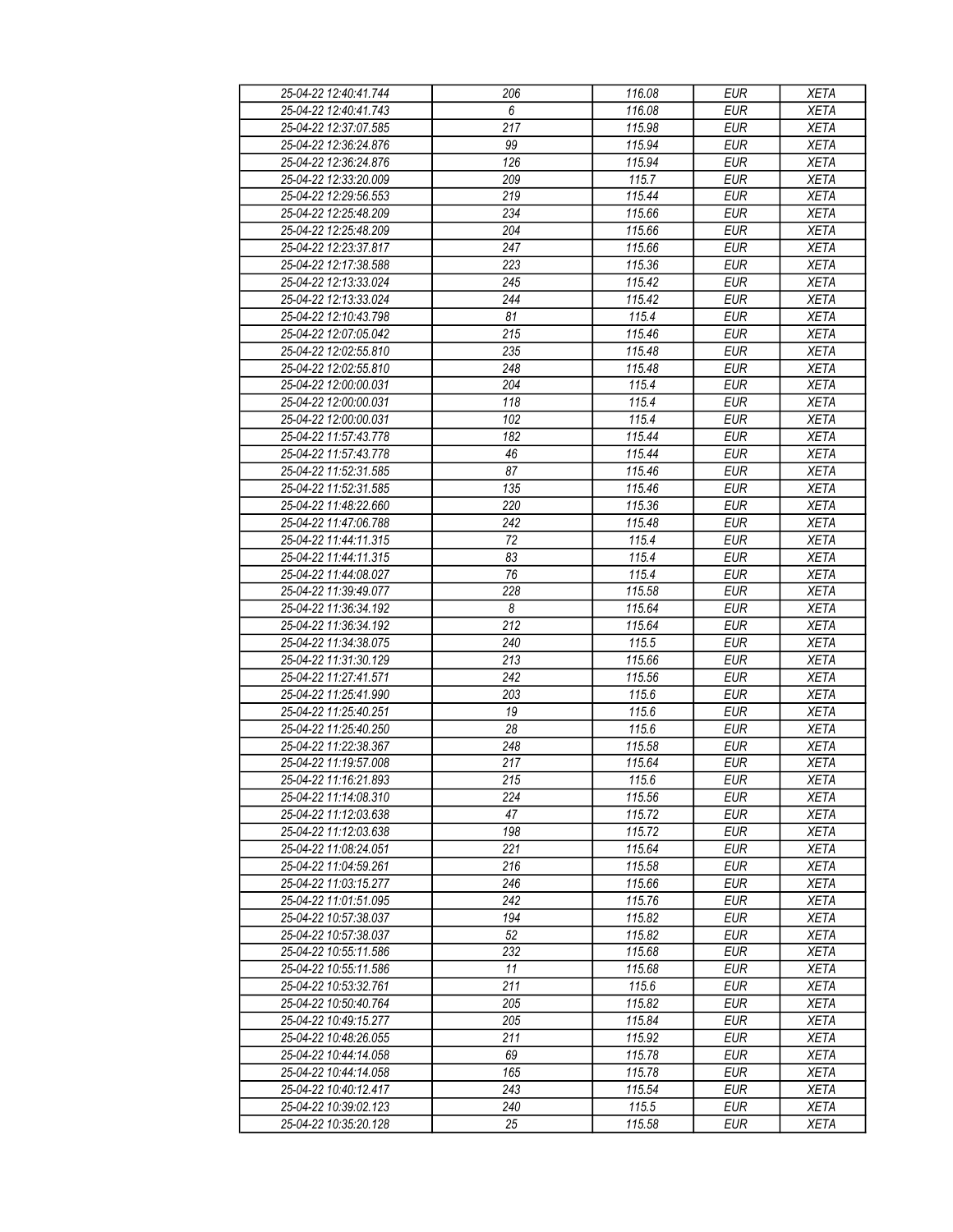| 25-04-22 10:35:20.128 | 227 | 115.58 | <b>EUR</b> | <b>XETA</b> |
|-----------------------|-----|--------|------------|-------------|
| 25-04-22 10:31:43.218 | 237 | 115.4  | <b>EUR</b> | <b>XETA</b> |
| 25-04-22 10:29:34.185 | 227 | 115.22 | <b>EUR</b> | <b>XETA</b> |
| 25-04-22 10:28:03.218 | 59  | 115.14 | <b>EUR</b> | <b>XETA</b> |
| 25-04-22 10:28:03.218 | 15  | 115.14 | <b>EUR</b> | <b>XETA</b> |
| 25-04-22 10:28:03.218 | 165 | 115.14 | <b>EUR</b> | <b>XETA</b> |
| 25-04-22 10:24:00.893 | 112 | 115.12 | <b>EUR</b> | <b>XETA</b> |
|                       | 96  | 115.12 | <b>EUR</b> |             |
| 25-04-22 10:24:00.018 |     |        |            | <b>XETA</b> |
| 25-04-22 10:21:59.476 | 219 | 115.28 | <b>EUR</b> | <b>XETA</b> |
| 25-04-22 10:21:59.476 | 222 | 115.28 | <b>EUR</b> | <b>XETA</b> |
| 25-04-22 10:18:40.537 | 241 | 114.92 | <b>EUR</b> | <b>XETA</b> |
| 25-04-22 10:15:56.811 | 215 | 115.08 | <b>EUR</b> | <b>XETA</b> |
| 25-04-22 10:12:31.834 | 225 | 114.94 | <b>EUR</b> | <b>XETA</b> |
| 25-04-22 10:12:13.527 | 204 | 115    | <b>EUR</b> | <b>XETA</b> |
| 25-04-22 10:10:06.507 | 211 | 115.2  | <b>EUR</b> | <b>XETA</b> |
| 25-04-22 10:06:15.638 | 162 | 115.5  | <b>EUR</b> | <b>XETA</b> |
| 25-04-22 10:06:15.638 | 78  | 115.5  | <b>EUR</b> | <b>XETA</b> |
| 25-04-22 10:03:09.089 | 163 | 115.48 | <b>EUR</b> | <b>XETA</b> |
| 25-04-22 10:03:09.088 | 67  | 115.48 | <b>EUR</b> | <b>XETA</b> |
| 25-04-22 10:03:09.088 | 242 | 115.48 | <b>EUR</b> | <b>XETA</b> |
| 25-04-22 10:01:01.140 | 214 | 115.42 | <b>EUR</b> | <b>XETA</b> |
| 25-04-22 09:57:49.043 | 210 | 115.32 | <b>EUR</b> | <b>XETA</b> |
| 25-04-22 09:54:38.008 | 251 | 115.14 | <b>EUR</b> | <b>XETA</b> |
| 25-04-22 09:54:23.082 | 227 | 115.16 | <b>EUR</b> | <b>XETA</b> |
| 25-04-22 09:52:06.477 | 213 | 115.22 | <b>EUR</b> | <b>XETA</b> |
| 25-04-22 09:50:01.762 | 97  | 115.34 | EUR        | <b>XETA</b> |
| 25-04-22 09:50:01.762 | 149 | 115.34 | <b>EUR</b> | <b>XETA</b> |
| 25-04-22 09:47:33.300 | 236 | 115.54 | <b>EUR</b> | <b>XETA</b> |
| 25-04-22 09:45:54.457 | 214 | 115.66 | <b>EUR</b> | <b>XETA</b> |
| 25-04-22 09:45:35.378 | 57  | 115.72 | <b>EUR</b> | <b>XETA</b> |
| 25-04-22 09:45:35.378 | 167 | 115.72 | <b>EUR</b> | <b>XETA</b> |
| 25-04-22 09:42:06.298 | 238 | 115.84 | <b>EUR</b> | <b>XETA</b> |
| 25-04-22 09:38:52.126 | 226 | 115.92 | <b>EUR</b> | <b>XETA</b> |
| 25-04-22 09:38:00.372 | 169 | 115.92 | <b>EUR</b> | <b>XETA</b> |
| 25-04-22 09:38:00.372 | 52  | 115.92 | <b>EUR</b> | <b>XETA</b> |
| 25-04-22 09:35:04.051 | 233 | 115.94 | <b>EUR</b> | <b>XETA</b> |
| 25-04-22 09:31:57.883 | 34  | 115.96 | <b>EUR</b> | <b>XETA</b> |
|                       |     |        |            |             |
| 25-04-22 09:31:57.883 | 200 | 115.96 | <b>EUR</b> | <b>XETA</b> |
| 25-04-22 09:29:17.274 | 224 | 115.78 | <b>EUR</b> | <b>XETA</b> |
| 25-04-22 09:29:08.174 | 215 | 115.82 | <b>EUR</b> | <b>XETA</b> |
| 25-04-22 09:26:41.433 | 211 | 116.02 | EUR        | <b>XETA</b> |
| 25-04-22 09:24:10.174 | 192 | 115.88 | <b>EUR</b> | <b>XETA</b> |
| 25-04-22 09:24:10.174 | 56  | 115.88 | <b>EUR</b> | <b>XETA</b> |
| 25-04-22 09:22:21.028 | 188 | 116.08 | <b>EUR</b> | <b>XETA</b> |
| 25-04-22 09:22:21.028 | 37  | 116.08 | <b>EUR</b> | <b>XETA</b> |
| 25-04-22 09:20:30.184 | 229 | 116.18 | <b>EUR</b> | <b>XETA</b> |
| 25-04-22 09:19:00.719 | 222 | 116.18 | <b>EUR</b> | <b>XETA</b> |
| 25-04-22 09:16:38.037 | 113 | 116.36 | <b>EUR</b> | <b>XETA</b> |
| 25-04-22 09:16:38.037 | 119 | 116.36 | <b>EUR</b> | <b>XETA</b> |
| 25-04-22 09:12:27.834 | 231 | 116.4  | <b>EUR</b> | <b>XETA</b> |
| 25-04-22 09:12:15.279 | 99  | 116.44 | <b>EUR</b> | <b>XETA</b> |
| 25-04-22 09:12:15.279 | 138 | 116.44 | <b>EUR</b> | <b>XETA</b> |
| 25-04-22 09:09:33.911 | 229 | 116.5  | <b>EUR</b> | <b>XETA</b> |
| 25-04-22 09:07:44.733 | 203 | 116.9  | <b>EUR</b> | <b>XETA</b> |
| 25-04-22 09:06:34.260 | 162 | 116.82 | <b>EUR</b> | <b>XETA</b> |
| 25-04-22 09:06:34.260 | 48  | 116.82 | <b>EUR</b> | <b>XETA</b> |
| 25-04-22 09:04:27.076 | 190 | 116.66 | <b>EUR</b> | <b>XETA</b> |
| 25-04-22 09:02:09.824 | 107 | 116.62 | <b>EUR</b> | <b>XETA</b> |
| 25-04-22 09:02:09.824 | 40  | 116.62 | <b>EUR</b> | <b>XETA</b> |
| 25-04-22 09:02:09.372 | 77  | 116.62 | <b>EUR</b> | <b>XETA</b> |
| 25-04-22 08:59:15.596 | 88  | 116.46 | <b>EUR</b> | <b>XETA</b> |
|                       |     |        |            |             |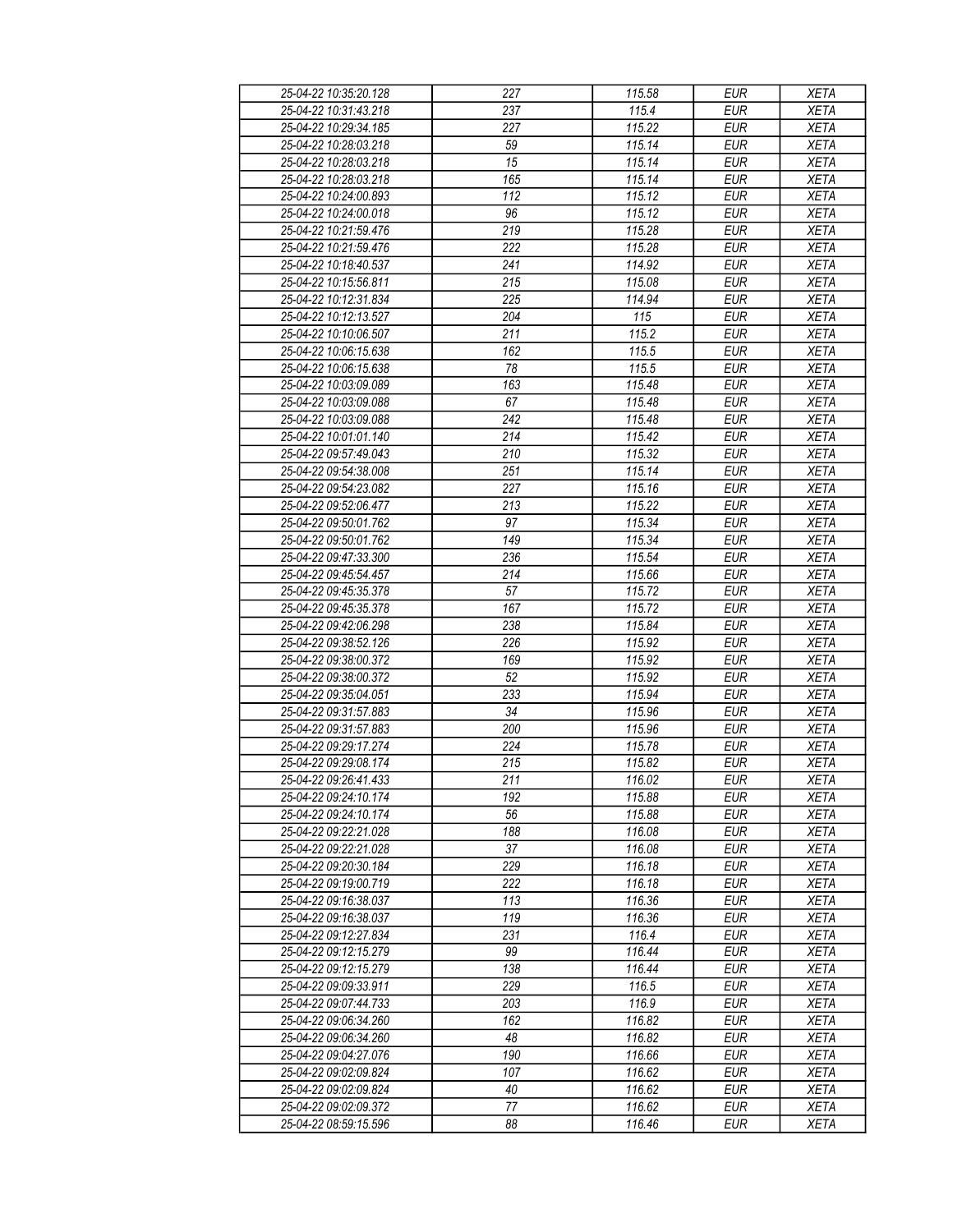| 25-04-22 08:59:15.596 | 135 | 116.46 | <b>EUR</b>       | <b>XETA</b> |
|-----------------------|-----|--------|------------------|-------------|
| 25-04-22 08:58:08.171 | 229 | 116.4  | <b>EUR</b>       | <b>XETA</b> |
| 25-04-22 08:56:43.345 | 210 | 116.4  | <b>EUR</b>       | <b>XETA</b> |
| 25-04-22 08:53:04.522 | 240 | 116.02 | <b>EUR</b>       | <b>XETA</b> |
| 25-04-22 08:51:55.006 | 208 | 116.24 | <b>EUR</b>       | <b>XETA</b> |
| 25-04-22 08:51:55.006 | 215 | 116.24 | <b>EUR</b>       | <b>XETA</b> |
| 25-04-22 08:51:13.092 | 207 | 116.14 | <b>EUR</b>       | <b>XETA</b> |
| 25-04-22 08:50:25.344 | 169 | 116.48 | <b>EUR</b>       | <b>XETA</b> |
| 25-04-22 08:50:25.344 | 82  | 116.46 | <b>EUR</b>       | <b>XETA</b> |
| 25-04-22 08:49:50.301 | 220 | 116.8  | <b>EUR</b>       | <b>XETA</b> |
| 25-04-22 08:47:09.976 | 207 | 116.92 | <b>EUR</b>       | <b>XETA</b> |
| 25-04-22 08:44:40.162 | 243 | 117    | <b>EUR</b>       | <b>XETA</b> |
| 25-04-22 08:44:40.162 | 235 | 117    | <b>EUR</b>       | <b>XETA</b> |
| 25-04-22 08:40:34.595 | 70  | 116.74 | <b>EUR</b>       | <b>XETA</b> |
| 25-04-22 08:40:34.595 | 176 | 116.74 | <b>EUR</b>       | <b>XETA</b> |
| 25-04-22 08:38:36.460 | 244 | 116.78 | <b>EUR</b>       | <b>XETA</b> |
| 25-04-22 08:37:19.909 | 234 | 116.6  | <b>EUR</b>       | <b>XETA</b> |
| 25-04-22 08:37:19.909 | 231 | 116.6  | <b>EUR</b>       | <b>XETA</b> |
| 25-04-22 08:34:11.680 | 249 | 116.76 | <b>EUR</b>       | <b>XETA</b> |
| 25-04-22 08:33:50.685 | 128 | 116.78 | <b>EUR</b>       | <b>XETA</b> |
| 25-04-22 08:33:50.685 | 78  | 116.78 | <b>EUR</b>       | <b>XETA</b> |
| 25-04-22 08:31:30.696 | 231 | 117.04 | <b>EUR</b>       | <b>XETA</b> |
| 25-04-22 08:31:30.683 | 227 | 117.04 | <b>EUR</b>       | <b>XETA</b> |
| 25-04-22 08:30:16.202 | 212 | 117.4  | <b>EUR</b>       | <b>XETA</b> |
| 25-04-22 08:29:04.852 | 224 | 117.3  | <b>EUR</b>       | <b>XETA</b> |
| 25-04-22 08:28:23.484 | 235 | 117.44 | <b>EUR</b>       | <b>XETA</b> |
| 25-04-22 08:27:19.903 | 253 | 117.62 | <b>EUR</b>       | <b>XETA</b> |
| 25-04-22 08:25:28.666 | 228 | 117.52 | <b>EUR</b>       | <b>XETA</b> |
| 25-04-22 08:25:28.666 | 246 | 117.52 | <b>EUR</b>       | <b>XETA</b> |
| 25-04-22 08:21:48.156 | 58  | 117.34 | <b>EUR</b>       | <b>XETA</b> |
| 25-04-22 08:21:48.156 | 191 | 117.34 | <b>EUR</b>       | <b>XETA</b> |
| 25-04-22 08:21:48.143 | 239 | 117.3  | <b>EUR</b>       | <b>XETA</b> |
| 25-04-22 08:21:48.141 | 244 | 117.34 | <b>EUR</b>       | <b>XETA</b> |
| 25-04-22 08:19:41.419 | 157 | 117.36 | <b>EUR</b>       | <b>XETA</b> |
| 25-04-22 08:19:41.419 | 92  | 117.36 | <b>EUR</b>       | <b>XETA</b> |
| 25-04-22 08:17:48.815 | 210 | 117.06 | <b>EUR</b>       | <b>XETA</b> |
| 25-04-22 08:17:48.815 | 107 | 117.06 | <b>EUR</b>       | <b>XETA</b> |
| 25-04-22 08:17:48.814 | 105 | 117.06 | <b>EUR</b>       | <b>XETA</b> |
| 25-04-22 08:14:35.287 | 243 | 116.34 | <b>EUR</b>       | <b>XETA</b> |
| 25-04-22 08:12:28.102 | 248 | 116.12 | <b>EUR</b>       | <b>XETA</b> |
| 25-04-22 08:11:17.869 | 207 | 115.98 | <b>EUR</b>       | <b>XETA</b> |
| 25-04-22 08:09:44.140 | 135 | 116.46 | <b>EUR</b>       | <b>XETA</b> |
| 25-04-22 08:09:44.140 | 115 | 116.46 | <b>EUR</b>       | <b>XETA</b> |
| 25-04-22 08:08:42.712 | 232 | 116.64 | <b>EUR</b>       | <b>XETA</b> |
| 25-04-22 08:08:42.409 | 227 | 116.78 | <b>EUR</b>       | <b>XETA</b> |
| 25-04-22 08:08:42.409 | 223 | 116.78 | <b>EUR</b>       | <b>XETA</b> |
| 25-04-22 08:08:31.949 | 229 | 116.8  | <b>EUR</b>       | <b>XETA</b> |
| 25-04-22 08:08:05.739 | 211 | 116.72 | <b>EUR</b>       | <b>XETA</b> |
| 25-04-22 08:08:03.862 | 67  | 116.76 | <b>EUR</b>       | <b>XETA</b> |
| 25-04-22 08:08:03.862 | 160 | 116.76 | <b>EUR</b>       | <b>XETA</b> |
| 25-04-22 08:04:54.147 | 229 | 115.86 | $E\overline{UR}$ | <b>XETA</b> |
| 25-04-22 08:03:26.975 | 194 | 116.26 | <b>EUR</b>       | <b>XETA</b> |
| 25-04-22 08:03:26.975 | 40  | 116.26 | <b>EUR</b>       | <b>XETA</b> |
| 25-04-22 08:03:26.975 | 243 | 116.26 | <b>EUR</b>       | <b>XETA</b> |
| 25-04-22 08:03:26.975 | 6   | 116.26 | <b>EUR</b>       | <b>XETA</b> |
| 25-04-22 08:02:33.086 | 231 | 116.32 | <b>EUR</b>       | <b>XETA</b> |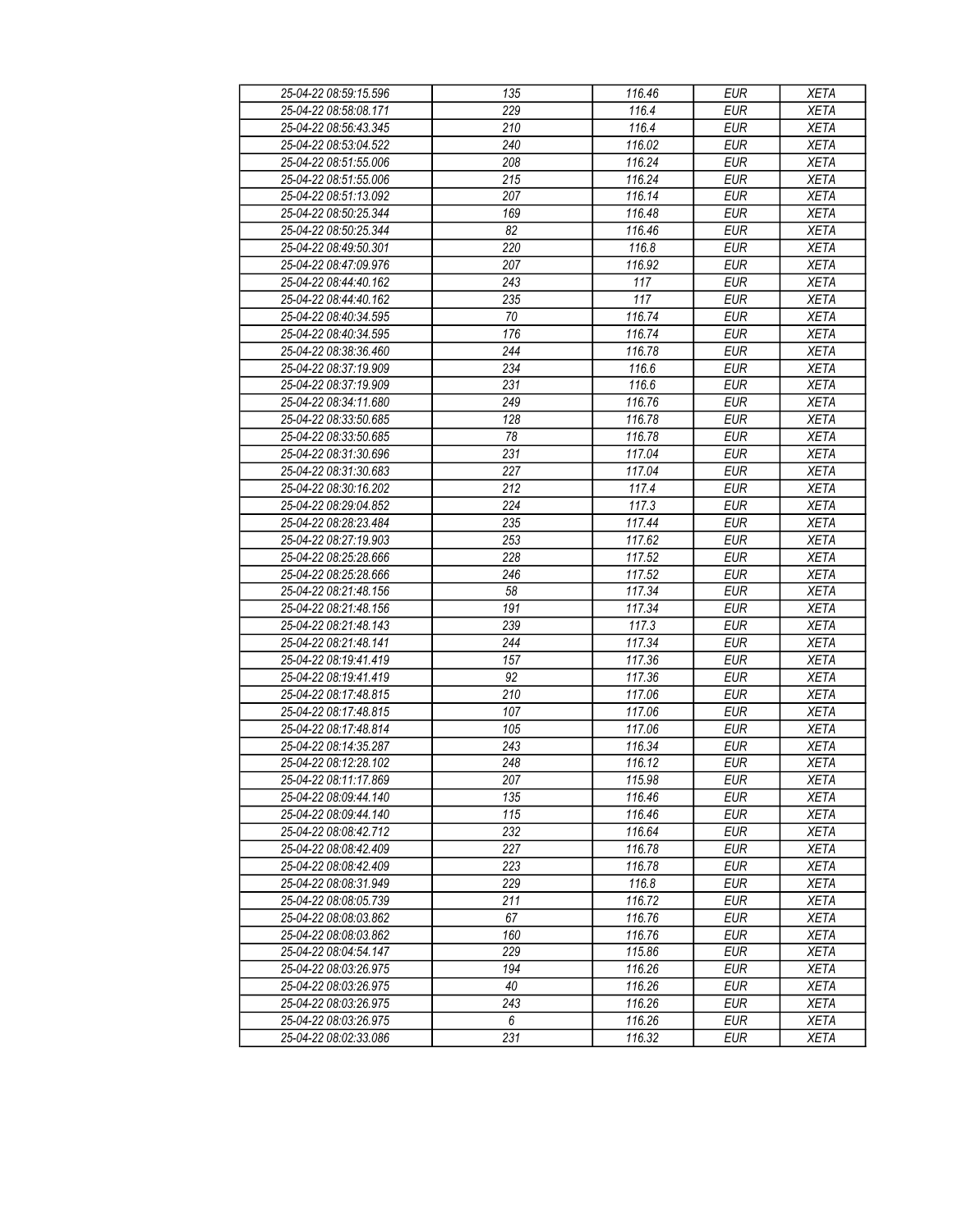## Each order relating to the buy-back programme above according to Art. 5 sec. 3 MAR in conjunction with Art. 25 sec. 1 and 2 MiFiR

In red colour are the fields according to Table 2 of the Annex of Del. Regulation (EU) 2017/580; alternatively you may report the

| Date and Time according to field 9 | <b>Segment MIC code</b><br>according to field 16 | <b>Transaction price</b><br>according to field 28 | <b>Price currency according</b><br>to field 29 | <b>Buy-sell indicator</b><br>according to field 32 |
|------------------------------------|--------------------------------------------------|---------------------------------------------------|------------------------------------------------|----------------------------------------------------|
| 25-04-22 16:29:10.604              | <b>XETA</b>                                      | 116.16                                            | <b>EUR</b>                                     | <b>BUY</b>                                         |
| 25-04-22 16:29:10.591              | <b>XETA</b>                                      | 116.16                                            | <b>EUR</b>                                     | <b>BUY</b>                                         |
| 25-04-22 16:29:08.436              | <b>XETA</b>                                      | 116.18                                            | <b>EUR</b>                                     | <b>BUY</b>                                         |
| 25-04-22 16:29:06.027              | <b>XETA</b>                                      | 116.2                                             | <b>EUR</b>                                     | <b>BUY</b>                                         |
| 25-04-22 16:29:00.346              | <b>XETA</b>                                      | 116.16                                            | <b>EUR</b>                                     | <b>BUY</b>                                         |
| 25-04-22 16:29:00.293              | <b>XETA</b>                                      | 116.18                                            | <b>EUR</b>                                     | <b>BUY</b>                                         |
| 25-04-22 16:28:54.206              | <b>XETA</b>                                      | 116.18                                            | <b>EUR</b>                                     | <b>BUY</b>                                         |
| 25-04-22 16:28:49.119              | <b>XETA</b>                                      | 116.2                                             | <b>EUR</b>                                     | <b>BUY</b>                                         |
| 25-04-22 16:27:46.095              | <b>XETA</b>                                      | 116.44                                            | <b>EUR</b>                                     | <b>BUY</b>                                         |
| 25-04-22 16:26:33.500              | <b>XETA</b>                                      | 116.54                                            | <b>EUR</b>                                     | <b>BUY</b>                                         |
| 25-04-22 16:23:48.975              | <b>XETA</b>                                      | 116.42                                            | <b>EUR</b>                                     | <b>BUY</b>                                         |
| 25-04-22 16:23:48.975              | <b>XETA</b>                                      | 116.42                                            | <b>EUR</b>                                     | <b>BUY</b>                                         |
| 25-04-22 16:22:22.870              | <b>XETA</b>                                      | 116.48                                            | <b>EUR</b>                                     | <b>BUY</b>                                         |
| 25-04-22 16:22:22.870              | <b>XETA</b>                                      | 116.48                                            | <b>EUR</b>                                     | <b>BUY</b>                                         |
| 25-04-22 16:21:57.622              | <b>XETA</b>                                      | 116.42                                            | <b>EUR</b>                                     | <b>BUY</b>                                         |
| 25-04-22 16:21:57.622              | <b>XETA</b>                                      | 116.42                                            | <b>EUR</b>                                     | <b>BUY</b>                                         |
| 25-04-22 16:20:47.723              | <b>XETA</b>                                      | 116.36                                            | <b>EUR</b>                                     | <b>BUY</b>                                         |
| 25-04-22 16:20:47.723              | <b>XETA</b>                                      | 116.36                                            | EUR                                            | <b>BUY</b>                                         |
| 25-04-22 16:20:47.714              | <b>XETA</b>                                      | 116.36                                            | <b>EUR</b>                                     | <b>BUY</b>                                         |
| 25-04-22 16:18:23.238              | <b>XETA</b>                                      | 116.1                                             | <b>EUR</b>                                     | <b>BUY</b>                                         |
| 25-04-22 16:16:02.565              | <b>XETA</b>                                      | 115.9                                             | <b>EUR</b>                                     | <b>BUY</b>                                         |
| 25-04-22 16:16:02.565              | <b>XETA</b>                                      | 115.9                                             | <b>EUR</b>                                     | <b>BUY</b>                                         |
| 25-04-22 16:13:59.538              | <b>XETA</b>                                      | 116.14                                            | <b>EUR</b>                                     | <b>BUY</b>                                         |
| 25-04-22 16:11:58.895              | <b>XETA</b>                                      | 115.96                                            | <b>EUR</b>                                     | <b>BUY</b>                                         |
| 25-04-22 16:09:53.932              | <b>XETA</b>                                      | 116.02                                            | <b>EUR</b>                                     | <b>BUY</b>                                         |
| 25-04-22 16:09:46.767              | <b>XETA</b>                                      | 116.04                                            | <b>EUR</b>                                     | <b>BUY</b>                                         |
| 25-04-22 16:07:30.323              | <b>XETA</b>                                      | 116.08                                            | <b>EUR</b>                                     | <b>BUY</b>                                         |
| 25-04-22 16:07:30.323              | <b>XETA</b>                                      | 116.08                                            | <b>EUR</b>                                     | <b>BUY</b>                                         |
| 25-04-22 16:04:58.195              | <b>XETA</b>                                      | 116.1                                             | <b>EUR</b>                                     | <b>BUY</b>                                         |
| 25-04-22 16:03:59.408              | <b>XETA</b>                                      | 116.08                                            | <b>EUR</b>                                     | <b>BUY</b>                                         |
| 25-04-22 16:03:59.404              | <b>XETA</b>                                      | 116.08                                            | <b>EUR</b>                                     | <b>BUY</b>                                         |
| 25-04-22 16:03:36.087              | <b>XETA</b>                                      | 116.08                                            | <b>EUR</b>                                     | <b>BUY</b>                                         |
| 25-04-22 16:02:37.862              | <b>XETA</b>                                      | 116.04                                            | <b>EUR</b>                                     | <b>BUY</b>                                         |
| 25-04-22 16:00:35.142              | <b>XETA</b>                                      | 116.12                                            | <b>EUR</b>                                     | <b>BUY</b>                                         |
| 25-04-22 15:57:49.719              | <b>XETA</b>                                      | 116.28                                            | <b>EUR</b>                                     | <b>BUY</b>                                         |
| 25-04-22 15:57:49.719              | <b>XETA</b>                                      | 116.28                                            | <b>EUR</b>                                     | <b>BUY</b>                                         |
| 25-04-22 15:56:59.182              | <b>XETA</b>                                      | 116.3                                             | <b>EUR</b>                                     | <b>BUY</b>                                         |
| 25-04-22 15:55:50.116              | <b>XETA</b>                                      | 116.3                                             | <b>EUR</b>                                     | <b>BUY</b>                                         |
| 25-04-22 15:53:33.310              | <b>XETA</b>                                      | 116.42                                            | <b>EUR</b>                                     | <b>BUY</b>                                         |
| 25-04-22 15:50:50.763              | <b>XETA</b>                                      | 116.54                                            | <b>EUR</b>                                     | <b>BUY</b>                                         |
| 25-04-22 15:50:50.763              | <b>XETA</b>                                      | 116.54                                            | <b>EUR</b>                                     | <b>BUY</b>                                         |
| 25-04-22 15:50:50.763              | <b>XETA</b>                                      | 116.54                                            | <b>EUR</b>                                     | <b>BUY</b>                                         |
| 25-04-22 15:50:48.070              | <b>XETA</b>                                      | 116.54                                            | <b>EUR</b>                                     | <b>BUY</b>                                         |
| 25-04-22 15:50:46.432              | <b>XETA</b>                                      | 116.54                                            | <b>EUR</b>                                     | <b>BUY</b>                                         |
| 25-04-22 15:50:44.679              | <b>XETA</b>                                      | 116.54                                            | <b>EUR</b>                                     | <b>BUY</b>                                         |
| 25-04-22 15:48:18.666              | <b>XETA</b>                                      | 116.6                                             | EUR                                            | <b>BUY</b>                                         |
| 25-04-22 15:46:05.111              | <b>XETA</b>                                      | 116.76                                            | EUR                                            | <b>BUY</b>                                         |
| 25-04-22 15:46:05.104              | <b>XETA</b>                                      | 116.76                                            | <b>EUR</b>                                     | <b>BUY</b>                                         |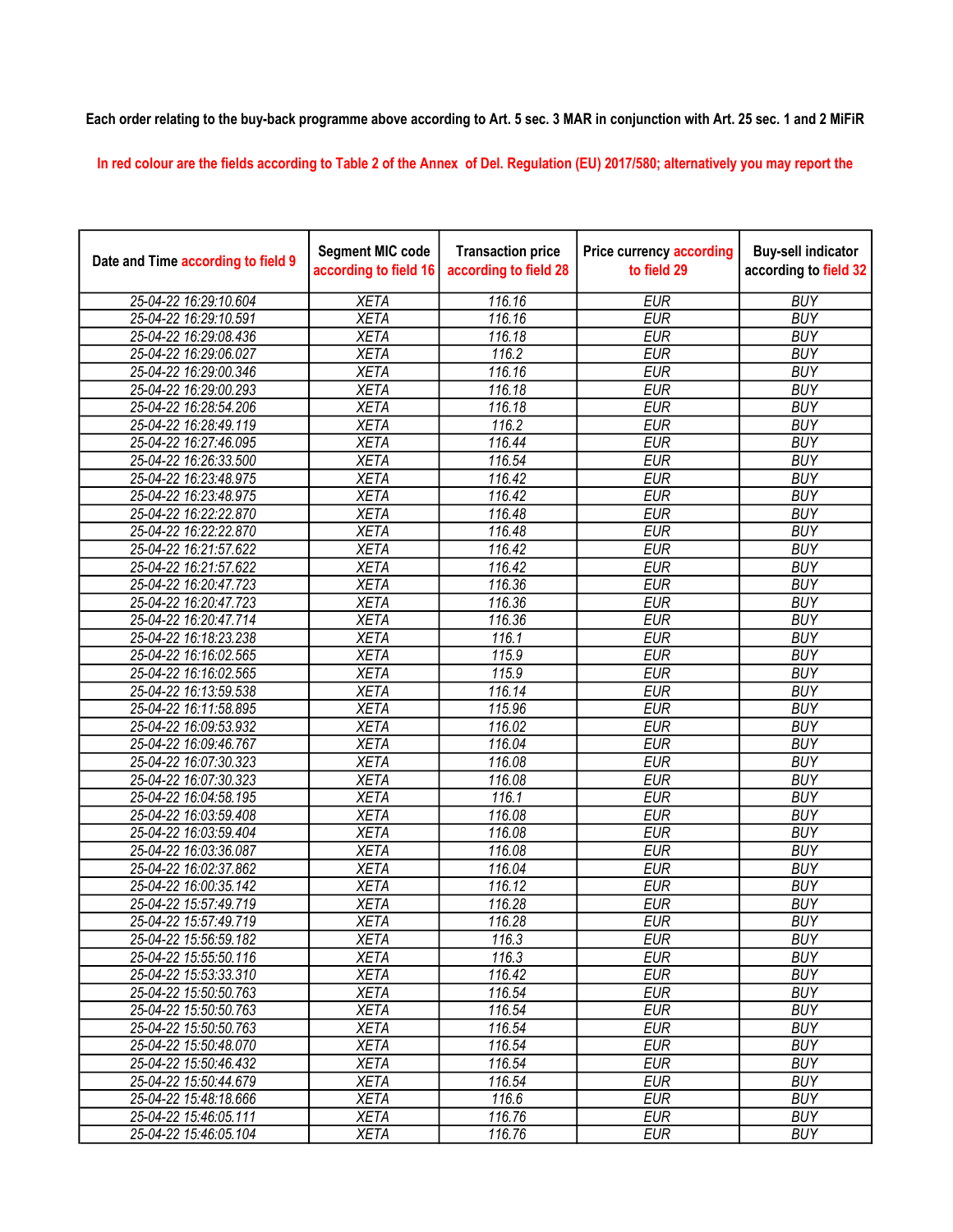| 25-04-22 15:46:05.104 | <b>XETA</b> | 116.76 | <b>EUR</b> | <b>BUY</b> |
|-----------------------|-------------|--------|------------|------------|
| 25-04-22 15:44:04.864 | <b>XETA</b> | 116.76 | <b>EUR</b> | <b>BUY</b> |
| 25-04-22 15:44:04.864 | <b>XETA</b> | 116.76 | <b>EUR</b> | <b>BUY</b> |
| 25-04-22 15:44:04.864 | <b>XETA</b> | 116.76 | <b>EUR</b> | <b>BUY</b> |
| 25-04-22 15:41:40.394 | <b>XETA</b> | 116.9  | <b>EUR</b> | <b>BUY</b> |
| 25-04-22 15:41:37.827 | <b>XETA</b> | 116.9  | <b>EUR</b> | <b>BUY</b> |
| 25-04-22 15:41:37.825 | <b>XETA</b> | 116.9  | <b>EUR</b> | <b>BUY</b> |
| 25-04-22 15:39:14.838 | <b>XETA</b> | 117.04 | <b>EUR</b> | <b>BUY</b> |
| 25-04-22 15:39:14.838 | <b>XETA</b> | 117.04 | <b>EUR</b> | <b>BUY</b> |
| 25-04-22 15:37:45.880 | <b>XETA</b> | 117.18 | <b>EUR</b> | <b>BUY</b> |
| 25-04-22 15:37:45.880 | <b>XETA</b> | 117.18 | <b>EUR</b> | <b>BUY</b> |
| 25-04-22 15:37:40.472 | <b>XETA</b> | 117.18 | <b>EUR</b> | <b>BUY</b> |
| 25-04-22 15:37:40.472 | <b>XETA</b> | 117.18 | <b>EUR</b> | <b>BUY</b> |
| 25-04-22 15:37:12.458 | <b>XETA</b> | 117.18 | <b>EUR</b> | <b>BUY</b> |
| 25-04-22 15:37:12.458 | <b>XETA</b> | 117.18 | <b>EUR</b> | <b>BUY</b> |
| 25-04-22 15:34:44.001 | <b>XETA</b> | 117.18 | <b>EUR</b> | <b>BUY</b> |
| 25-04-22 15:34:44.001 | <b>XETA</b> | 117.18 | <b>EUR</b> | <b>BUY</b> |
| 25-04-22 15:32:29.248 | <b>XETA</b> | 117.18 | <b>EUR</b> | <b>BUY</b> |
| 25-04-22 15:32:29.248 | <b>XETA</b> | 117.18 | <b>EUR</b> | <b>BUY</b> |
| 25-04-22 15:30:50.312 | <b>XETA</b> | 116.98 | <b>EUR</b> | <b>BUY</b> |
| 25-04-22 15:30:50.312 | <b>XETA</b> | 116.98 | <b>EUR</b> | <b>BUY</b> |
| 25-04-22 15:27:29.017 | <b>XETA</b> | 116.98 | <b>EUR</b> | <b>BUY</b> |
| 25-04-22 15:27:29.016 | <b>XETA</b> | 116.98 | <b>EUR</b> | <b>BUY</b> |
| 25-04-22 15:25:45.229 | <b>XETA</b> | 116.98 | <b>EUR</b> | <b>BUY</b> |
| 25-04-22 15:25:45.229 | <b>XETA</b> | 116.98 | <b>EUR</b> | <b>BUY</b> |
| 25-04-22 15:23:12.309 | <b>XETA</b> | 116.4  | <b>EUR</b> | <b>BUY</b> |
| 25-04-22 15:20:50.366 | <b>XETA</b> | 116.5  | <b>EUR</b> | <b>BUY</b> |
| 25-04-22 15:19:09.791 | <b>XETA</b> | 116.38 | <b>EUR</b> | <b>BUY</b> |
| 25-04-22 15:17:58.676 |             | 116.4  | <b>EUR</b> | <b>BUY</b> |
| 25-04-22 15:17:58.676 | <b>XETA</b> | 116.4  | <b>EUR</b> | <b>BUY</b> |
|                       | <b>XETA</b> |        |            |            |
| 25-04-22 15:17:58.676 | <b>XETA</b> | 116.4  | <b>EUR</b> | <b>BUY</b> |
| 25-04-22 15:16:48.745 | <b>XETA</b> | 116.4  | <b>EUR</b> | <b>BUY</b> |
| 25-04-22 15:14:17.435 | <b>XETA</b> | 116.4  | <b>EUR</b> | <b>BUY</b> |
| 25-04-22 15:12:00.107 | <b>XETA</b> | 116.56 | <b>EUR</b> | <b>BUY</b> |
| 25-04-22 15:12:00.107 | <b>XETA</b> | 116.56 | <b>EUR</b> | <b>BUY</b> |
| 25-04-22 15:11:48.606 | <b>XETA</b> | 116.58 | <b>EUR</b> | <b>BUY</b> |
| 25-04-22 15:10:01.310 | <b>XETA</b> | 116.5  | <b>EUR</b> | <b>BUY</b> |
| 25-04-22 15:10:01.310 | <b>XETA</b> | 116.5  | <b>EUR</b> | <b>BUY</b> |
| 25-04-22 15:08:30.847 | <b>XETA</b> | 116.58 | <b>EUR</b> | <b>BUY</b> |
| 25-04-22 15:05:06.501 | <b>XETA</b> | 116.14 | <b>EUR</b> | <b>BUY</b> |
| 25-04-22 15:05:06.500 | <b>XETA</b> | 116.14 | <b>EUR</b> | <b>BUY</b> |
| 25-04-22 15:05:00.562 | <b>XETA</b> | 116.16 | <b>EUR</b> | <b>BUY</b> |
| 25-04-22 15:02:34.369 | <b>XETA</b> | 116.12 | <b>EUR</b> | <b>BUY</b> |
| 25-04-22 15:00:34.040 | <b>XETA</b> | 116.28 | <b>EUR</b> | <b>BUY</b> |
| 25-04-22 15:00:34.040 | <b>XETA</b> | 116.28 | <b>EUR</b> | <b>BUY</b> |
| 25-04-22 14:58:12.447 | <b>XETA</b> | 116.36 | <b>EUR</b> | <b>BUY</b> |
| 25-04-22 14:58:12.447 | <b>XETA</b> | 116.36 | <b>EUR</b> | <b>BUY</b> |
| 25-04-22 14:58:12.447 | <b>XETA</b> | 116.36 | <b>EUR</b> | <b>BUY</b> |
| 25-04-22 14:58:12.447 | <b>XETA</b> | 116.36 | <b>EUR</b> | <b>BUY</b> |
| 25-04-22 14:56:31.182 | <b>XETA</b> | 116.52 | <b>EUR</b> | <b>BUY</b> |
| 25-04-22 14:56:31.182 | <b>XETA</b> | 116.52 | <b>EUR</b> | <b>BUY</b> |
|                       |             | 116.42 | <b>EUR</b> | <b>BUY</b> |
| 25-04-22 14:54:29.906 | <b>XETA</b> |        |            |            |
| 25-04-22 14:54:29.218 | <b>XETA</b> | 116.42 | <b>EUR</b> | <b>BUY</b> |
| 25-04-22 14:54:15.080 | <b>XETA</b> | 116.4  | <b>EUR</b> | <b>BUY</b> |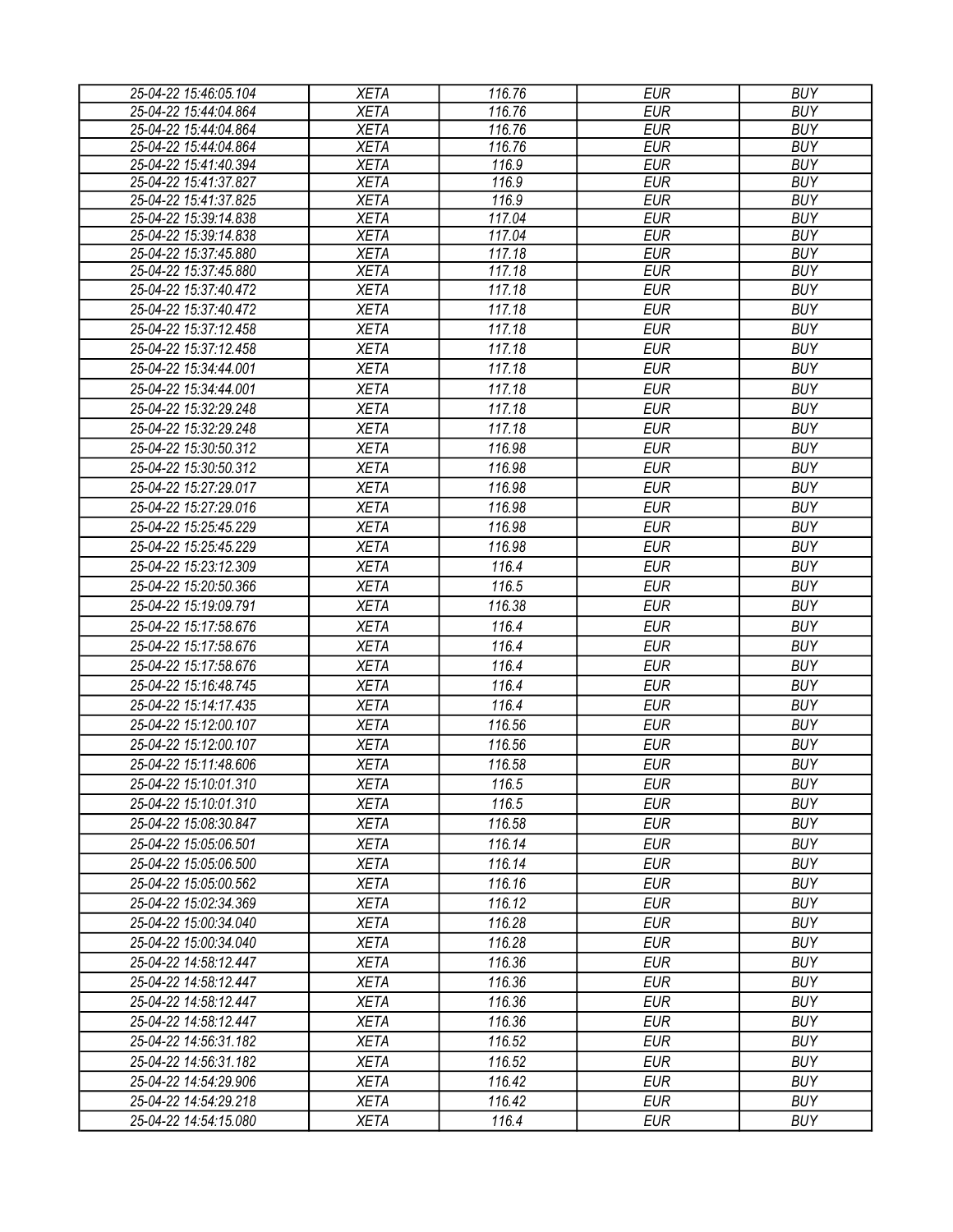| 25-04-22 14:52:17.714                          | <b>XETA</b>                | 116.3  | <b>EUR</b> | <b>BUY</b> |
|------------------------------------------------|----------------------------|--------|------------|------------|
| 25-04-22 14:51:39.276                          | <b>XETA</b>                | 116.36 | <b>EUR</b> | <b>BUY</b> |
| 25-04-22 14:51:39.276                          | <b>XETA</b>                | 116.36 | <b>EUR</b> | <b>BUY</b> |
| 25-04-22 14:51:25.143                          | <b>XETA</b>                | 116.44 | <b>EUR</b> | <b>BUY</b> |
| 25-04-22 14:47:45.782                          | <b>XETA</b>                | 116.04 | <b>EUR</b> | <b>BUY</b> |
| 25-04-22 14:46:29.182                          | <b>XETA</b>                | 116.14 | <b>EUR</b> | <b>BUY</b> |
| 25-04-22 14:45:23.733                          | <b>XETA</b>                | 116.24 | <b>EUR</b> | <b>BUY</b> |
| 25-04-22 14:43:06.337                          | <b>XETA</b>                | 116.46 | <b>EUR</b> | <b>BUY</b> |
| 25-04-22 14:43:06.337                          | <b>XETA</b>                | 116.46 | <b>EUR</b> | <b>BUY</b> |
| 25-04-22 14:43:06.337                          | <b>XETA</b>                | 116.46 | <b>EUR</b> | <b>BUY</b> |
| 25-04-22 14:40:33.257                          | <b>XETA</b>                | 116.6  | <b>EUR</b> | <b>BUY</b> |
| 25-04-22 14:40:33.257                          | <b>XETA</b>                | 116.6  | <b>EUR</b> | <b>BUY</b> |
| 25-04-22 14:40:33.257                          | <b>XETA</b>                | 116.6  | <b>EUR</b> | <b>BUY</b> |
| 25-04-22 14:38:26.690                          | <b>XETA</b>                | 116.66 | <b>EUR</b> | <b>BUY</b> |
| 25-04-22 14:38:26.690                          | <b>XETA</b>                | 116.66 | <b>EUR</b> | <b>BUY</b> |
| 25-04-22 14:38:26.690                          | <b>XETA</b>                | 116.66 | <b>EUR</b> | <b>BUY</b> |
| 25-04-22 14:37:30.682                          | <b>XETA</b>                | 116.68 | <b>EUR</b> | <b>BUY</b> |
| 25-04-22 14:37:30.682                          | <b>XETA</b>                | 116.68 | <b>EUR</b> | <b>BUY</b> |
| 25-04-22 14:34:15.859                          | <b>XETA</b>                | 116.24 | <b>EUR</b> | <b>BUY</b> |
| 25-04-22 14:34:15.848                          | <b>XETA</b>                | 116.24 | <b>EUR</b> | <b>BUY</b> |
| 25-04-22 14:32:53.961                          | <b>XETA</b>                | 116.4  | <b>EUR</b> | <b>BUY</b> |
| 25-04-22 14:32:53.961                          | <b>XETA</b>                | 116.4  | <b>EUR</b> | <b>BUY</b> |
| 25-04-22 14:31:38.421                          | <b>XETA</b>                | 116.34 | <b>EUR</b> | <b>BUY</b> |
| 25-04-22 14:29:55.525                          | <b>XETA</b>                | 116.48 | <b>EUR</b> | <b>BUY</b> |
| 25-04-22 14:29:55.525                          | <b>XETA</b>                | 116.48 | <b>EUR</b> | <b>BUY</b> |
| 25-04-22 14:25:54.532                          | <b>XETA</b>                | 116.56 | <b>EUR</b> | <b>BUY</b> |
| 25-04-22 14:22:53.188                          | <b>XETA</b>                | 116.68 | <b>EUR</b> | <b>BUY</b> |
| 25-04-22 14:22:53.188                          | <b>XETA</b>                | 116.68 | <b>EUR</b> | <b>BUY</b> |
| 25-04-22 14:22:53.188                          | <b>XETA</b>                | 116.68 | <b>EUR</b> | <b>BUY</b> |
| 25-04-22 14:22:53.188                          | <b>XETA</b>                | 116.68 | <b>EUR</b> | <b>BUY</b> |
| 25-04-22 14:21:23.950                          | <b>XETA</b>                | 116.62 | <b>EUR</b> | <b>BUY</b> |
| 25-04-22 14:17:49.445                          | <b>XETA</b>                | 116.54 | <b>EUR</b> | <b>BUY</b> |
| 25-04-22 14:14:00.928                          | <b>XETA</b>                | 116.58 | <b>EUR</b> | <b>BUY</b> |
| 25-04-22 14:10:35.025                          | <b>XETA</b>                | 116.58 | <b>EUR</b> | <b>BUY</b> |
| 25-04-22 14:10:35.025                          | <b>XETA</b>                | 116.58 | <b>EUR</b> | <b>BUY</b> |
| 25-04-22 14:10:35.025                          | <b>XETA</b>                | 116.58 | <b>EUR</b> | <b>BUY</b> |
|                                                |                            | 116.58 | <b>EUR</b> | <b>BUY</b> |
| 25-04-22 14:06:52.229                          | <b>XETA</b><br><b>XETA</b> | 116.62 | <b>EUR</b> | <b>BUY</b> |
| 25-04-22 14:04:45.926<br>25-04-22 14:02:32.085 | <b>XETA</b>                | 116.7  | <b>EUR</b> | <b>BUY</b> |
|                                                |                            |        |            |            |
| 25-04-22 14:00:05.876                          | <b>XETA</b>                | 116.72 | <b>EUR</b> | <b>BUY</b> |
| 25-04-22 14:00:05.876                          | <b>XETA</b>                | 116.72 | <b>EUR</b> | <b>BUY</b> |
| 25-04-22 13:58:43.288                          | <b>XETA</b>                | 116.62 | <b>EUR</b> | <b>BUY</b> |
| 25-04-22 13:56:41.749                          | <b>XETA</b>                | 116.54 | <b>EUR</b> | <b>BUY</b> |
| 25-04-22 13:53:08.705                          | <b>XETA</b>                | 116.36 | <b>EUR</b> | <b>BUY</b> |
| 25-04-22 13:49:06.817                          | <b>XETA</b>                | 116.54 | <b>EUR</b> | <b>BUY</b> |
| 25-04-22 13:49:06.817                          | <b>XETA</b>                | 116.54 | <b>EUR</b> | <b>BUY</b> |
| 25-04-22 13:45:36.180                          | <b>XETA</b>                | 116.74 | <b>EUR</b> | <b>BUY</b> |
| 25-04-22 13:42:43.401                          | <b>XETA</b>                | 116.8  | <b>EUR</b> | <b>BUY</b> |
| 25-04-22 13:42:43.401                          | <b>XETA</b>                | 116.8  | <b>EUR</b> | <b>BUY</b> |
| 25-04-22 13:42:43.401                          | <b>XETA</b>                | 116.8  | <b>EUR</b> | <b>BUY</b> |
| 25-04-22 13:42:11.356                          | <b>XETA</b>                | 116.8  | <b>EUR</b> | <b>BUY</b> |
| 25-04-22 13:39:48.669                          | XETA                       | 116.66 | <b>EUR</b> | <b>BUY</b> |
| 25-04-22 13:39:48.669                          | <b>XETA</b>                | 116.66 | <b>EUR</b> | <b>BUY</b> |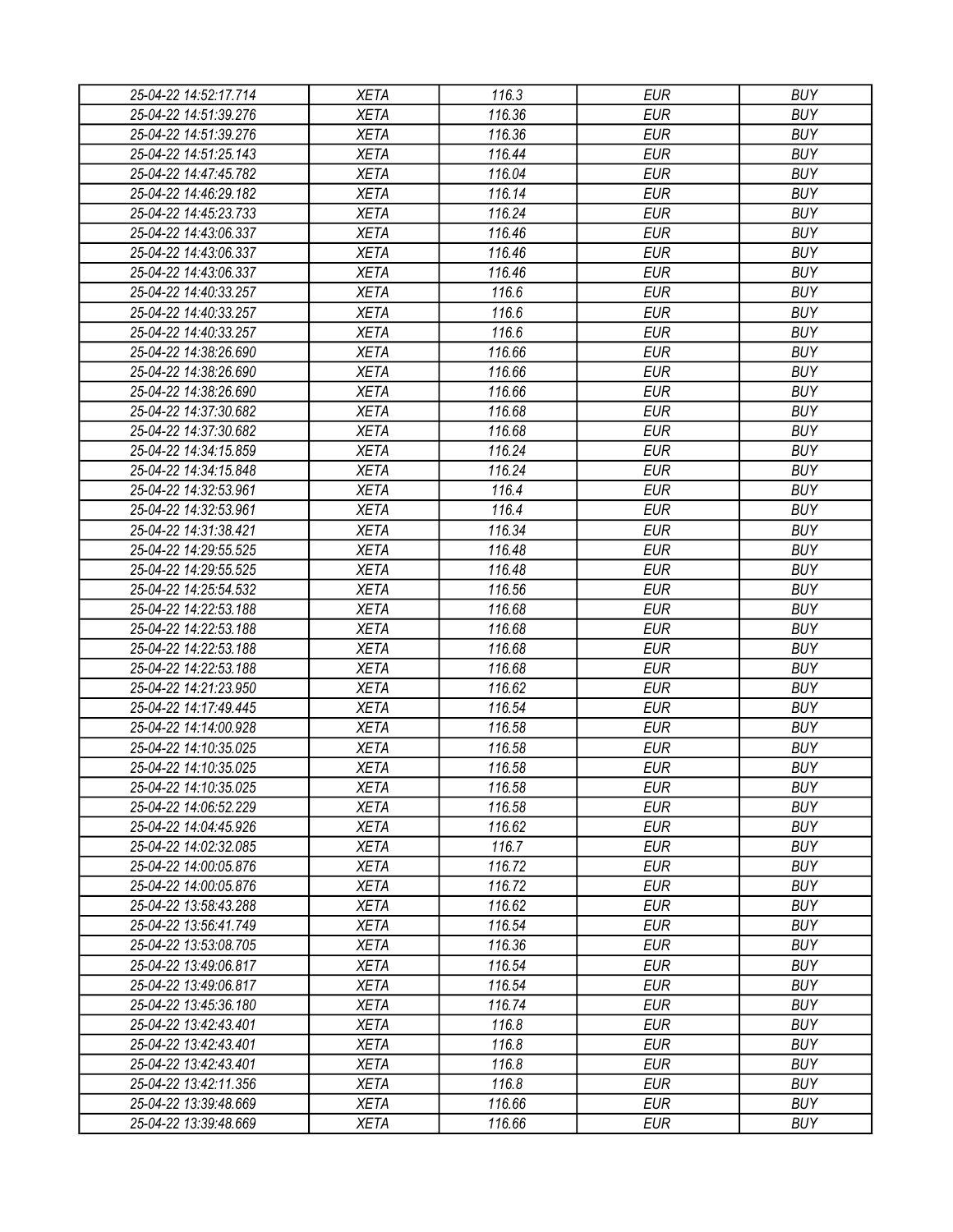| 25-04-22 13:35:44.831                          | <b>XETA</b> | 116.64 | <b>EUR</b> | <b>BUY</b> |
|------------------------------------------------|-------------|--------|------------|------------|
| 25-04-22 13:35:44.831                          | <b>XETA</b> | 116.64 | <b>EUR</b> | <b>BUY</b> |
| 25-04-22 13:32:58.354                          | <b>XETA</b> | 116.62 | <b>EUR</b> | <b>BUY</b> |
| 25-04-22 13:32:58.354                          | <b>XETA</b> | 116.62 | <b>EUR</b> | <b>BUY</b> |
| 25-04-22 13:32:58.354                          | <b>XETA</b> | 116.62 | <b>EUR</b> | <b>BUY</b> |
| 25-04-22 13:27:16.258                          | <b>XETA</b> | 116.44 | <b>EUR</b> | <b>BUY</b> |
| 25-04-22 13:24:26.144                          | <b>XETA</b> | 116.42 | <b>EUR</b> | <b>BUY</b> |
| 25-04-22 13:21:36.998                          | <b>XETA</b> | 116.38 | <b>EUR</b> | <b>BUY</b> |
| 25-04-22 13:20:46.224                          | <b>XETA</b> | 116.34 | <b>EUR</b> | <b>BUY</b> |
| 25-04-22 13:20:46.224                          | <b>XETA</b> | 116.34 | <b>EUR</b> | <b>BUY</b> |
| 25-04-22 13:17:24.689                          | <b>XETA</b> | 116.2  | <b>EUR</b> | <b>BUY</b> |
| 25-04-22 13:14:42.217                          | <b>XETA</b> | 116.16 | <b>EUR</b> | <b>BUY</b> |
| 25-04-22 13:11:35.302                          | <b>XETA</b> | 116.18 | <b>EUR</b> | <b>BUY</b> |
| 25-04-22 13:09:58.223                          | <b>XETA</b> | 116.18 | <b>EUR</b> | <b>BUY</b> |
| 25-04-22 13:09:58.223                          | <b>XETA</b> | 116.18 | <b>EUR</b> | <b>BUY</b> |
| 25-04-22 13:06:32.906                          | <b>XETA</b> | 116.18 | <b>EUR</b> | <b>BUY</b> |
| 25-04-22 13:06:32.906                          | <b>XETA</b> | 116.18 | <b>EUR</b> | <b>BUY</b> |
| 25-04-22 13:01:42.492                          | <b>XETA</b> | 116.2  | <b>EUR</b> | <b>BUY</b> |
| 25-04-22 13:00:46.344                          | <b>XETA</b> | 116.2  | <b>EUR</b> | <b>BUY</b> |
| 25-04-22 12:58:09.189                          | <b>XETA</b> | 116.08 | <b>EUR</b> | <b>BUY</b> |
| 25-04-22 12:52:38.817                          | <b>XETA</b> | 116.26 | <b>EUR</b> | <b>BUY</b> |
| 25-04-22 12:49:24.074                          | <b>XETA</b> | 116.16 | <b>EUR</b> | <b>BUY</b> |
| 25-04-22 12:49:24.074                          | <b>XETA</b> | 116.16 | <b>EUR</b> | <b>BUY</b> |
| 25-04-22 12:45:28.623                          | <b>XETA</b> | 115.98 | <b>EUR</b> | <b>BUY</b> |
| 25-04-22 12:45:28.623                          | <b>XETA</b> | 115.98 | <b>EUR</b> | <b>BUY</b> |
| 25-04-22 12:40:41.744                          | <b>XETA</b> | 116.08 | <b>EUR</b> | <b>BUY</b> |
| 25-04-22 12:40:41.743                          | <b>XETA</b> | 116.08 | <b>EUR</b> | <b>BUY</b> |
| 25-04-22 12:37:07.585                          | <b>XETA</b> | 115.98 | <b>EUR</b> | <b>BUY</b> |
| 25-04-22 12:36:24.876                          | <b>XETA</b> | 115.94 | <b>EUR</b> | <b>BUY</b> |
| 25-04-22 12:36:24.876                          | <b>XETA</b> | 115.94 | <b>EUR</b> | <b>BUY</b> |
| 25-04-22 12:33:20.009                          | <b>XETA</b> | 115.7  | <b>EUR</b> | <b>BUY</b> |
| 25-04-22 12:29:56.553                          | <b>XETA</b> | 115.44 | <b>EUR</b> | <b>BUY</b> |
| 25-04-22 12:25:48.209                          | <b>XETA</b> | 115.66 | <b>EUR</b> | <b>BUY</b> |
| 25-04-22 12:25:48.209                          | <b>XETA</b> | 115.66 | <b>EUR</b> | <b>BUY</b> |
| 25-04-22 12:23:37.817                          | <b>XETA</b> | 115.66 | <b>EUR</b> | <b>BUY</b> |
|                                                |             | 115.36 | <b>EUR</b> | <b>BUY</b> |
| 25-04-22 12:17:38.588<br>25-04-22 12:13:33.024 | <b>XETA</b> | 115.42 | <b>EUR</b> | <b>BUY</b> |
|                                                | <b>XETA</b> |        |            | <b>BUY</b> |
| 25-04-22 12:13:33.024                          | <b>XETA</b> | 115.42 | <b>EUR</b> |            |
| 25-04-22 12:10:43.798                          | <b>XETA</b> | 115.4  | <b>EUR</b> | <b>BUY</b> |
| 25-04-22 12:07:05.042                          | <b>XETA</b> | 115.46 | <b>EUR</b> | <b>BUY</b> |
| 25-04-22 12:02:55.810                          | <b>XETA</b> | 115.48 | <b>EUR</b> | <b>BUY</b> |
| 25-04-22 12:02:55.810                          | <b>XETA</b> | 115.48 | <b>EUR</b> | <b>BUY</b> |
| 25-04-22 12:00:00.031                          | <b>XETA</b> | 115.4  | <b>EUR</b> | <b>BUY</b> |
| 25-04-22 12:00:00.031                          | <b>XETA</b> | 115.4  | <b>EUR</b> | <b>BUY</b> |
| 25-04-22 12:00:00.031                          | <b>XETA</b> | 115.4  | <b>EUR</b> | <b>BUY</b> |
| 25-04-22 11:57:43.778                          | <b>XETA</b> | 115.44 | <b>EUR</b> | <b>BUY</b> |
| 25-04-22 11:57:43.778                          | <b>XETA</b> | 115.44 | <b>EUR</b> | <b>BUY</b> |
| 25-04-22 11:52:31.585                          | <b>XETA</b> | 115.46 | <b>EUR</b> | <b>BUY</b> |
| 25-04-22 11:52:31.585                          | <b>XETA</b> | 115.46 | <b>EUR</b> | <b>BUY</b> |
| 25-04-22 11:48:22.660                          | <b>XETA</b> | 115.36 | <b>EUR</b> | <b>BUY</b> |
| 25-04-22 11:47:06.788                          | <b>XETA</b> | 115.48 | <b>EUR</b> | <b>BUY</b> |
| 25-04-22 11:44:11.315                          | XETA        | 115.4  | <b>EUR</b> | <b>BUY</b> |
| 25-04-22 11:44:11.315                          | XETA        | 115.4  | <b>EUR</b> | <b>BUY</b> |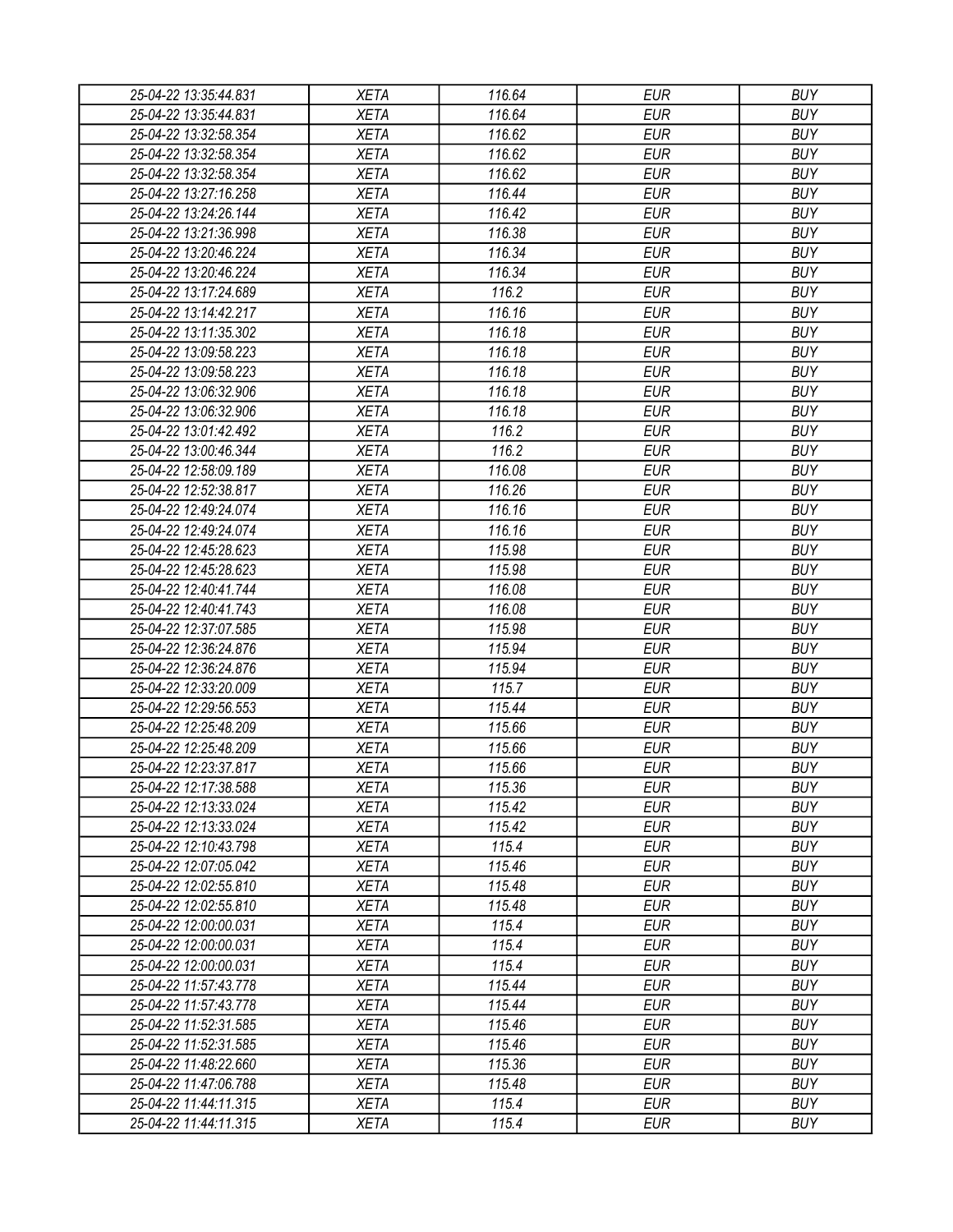| 25-04-22 11:44:08.027 | <b>XETA</b> | 115.4  | <b>EUR</b> | <b>BUY</b> |
|-----------------------|-------------|--------|------------|------------|
| 25-04-22 11:39:49.077 | <b>XETA</b> | 115.58 | <b>EUR</b> | <b>BUY</b> |
| 25-04-22 11:36:34.192 | <b>XETA</b> | 115.64 | <b>EUR</b> | <b>BUY</b> |
| 25-04-22 11:36:34.192 | <b>XETA</b> | 115.64 | <b>EUR</b> | <b>BUY</b> |
| 25-04-22 11:34:38.075 | <b>XETA</b> | 115.5  | <b>EUR</b> | <b>BUY</b> |
| 25-04-22 11:31:30.129 | <b>XETA</b> | 115.66 | <b>EUR</b> | <b>BUY</b> |
| 25-04-22 11:27:41.571 | <b>XETA</b> | 115.56 | <b>EUR</b> | <b>BUY</b> |
| 25-04-22 11:25:41.990 | <b>XETA</b> | 115.6  | <b>EUR</b> | <b>BUY</b> |
| 25-04-22 11:25:40.251 | <b>XETA</b> | 115.6  | <b>EUR</b> | <b>BUY</b> |
| 25-04-22 11:25:40.250 | <b>XETA</b> | 115.6  | <b>EUR</b> | <b>BUY</b> |
| 25-04-22 11:22:38.367 | <b>XETA</b> | 115.58 | <b>EUR</b> | <b>BUY</b> |
| 25-04-22 11:19:57.008 | <b>XETA</b> | 115.64 | <b>EUR</b> | <b>BUY</b> |
| 25-04-22 11:16:21.893 | <b>XETA</b> | 115.6  | <b>EUR</b> | <b>BUY</b> |
| 25-04-22 11:14:08.310 | <b>XETA</b> | 115.56 | <b>EUR</b> | <b>BUY</b> |
| 25-04-22 11:12:03.638 | <b>XETA</b> | 115.72 | <b>EUR</b> | <b>BUY</b> |
| 25-04-22 11:12:03.638 | <b>XETA</b> | 115.72 | <b>EUR</b> | <b>BUY</b> |
| 25-04-22 11:08:24.051 | <b>XETA</b> | 115.64 | <b>EUR</b> | <b>BUY</b> |
| 25-04-22 11:04:59.261 | <b>XETA</b> | 115.58 | <b>EUR</b> | <b>BUY</b> |
| 25-04-22 11:03:15.277 | <b>XETA</b> | 115.66 | <b>EUR</b> | <b>BUY</b> |
| 25-04-22 11:01:51.095 | <b>XETA</b> | 115.76 | <b>EUR</b> | <b>BUY</b> |
| 25-04-22 10:57:38.037 | <b>XETA</b> | 115.82 | <b>EUR</b> | <b>BUY</b> |
| 25-04-22 10:57:38.037 | <b>XETA</b> | 115.82 | <b>EUR</b> | <b>BUY</b> |
| 25-04-22 10:55:11.586 | <b>XETA</b> | 115.68 | <b>EUR</b> | <b>BUY</b> |
| 25-04-22 10:55:11.586 | <b>XETA</b> | 115.68 | <b>EUR</b> | <b>BUY</b> |
| 25-04-22 10:53:32.761 | <b>XETA</b> | 115.6  | <b>EUR</b> | <b>BUY</b> |
| 25-04-22 10:50:40.764 | <b>XETA</b> | 115.82 | <b>EUR</b> | <b>BUY</b> |
| 25-04-22 10:49:15.277 | <b>XETA</b> | 115.84 | <b>EUR</b> | <b>BUY</b> |
| 25-04-22 10:48:26.055 | <b>XETA</b> | 115.92 | <b>EUR</b> | <b>BUY</b> |
| 25-04-22 10:44:14.058 | <b>XETA</b> | 115.78 | <b>EUR</b> | <b>BUY</b> |
| 25-04-22 10:44:14.058 | <b>XETA</b> | 115.78 | <b>EUR</b> | <b>BUY</b> |
| 25-04-22 10:40:12.417 | <b>XETA</b> | 115.54 | <b>EUR</b> | <b>BUY</b> |
| 25-04-22 10:39:02.123 | <b>XETA</b> | 115.5  | <b>EUR</b> | <b>BUY</b> |
| 25-04-22 10:35:20.128 | <b>XETA</b> | 115.58 | <b>EUR</b> | <b>BUY</b> |
| 25-04-22 10:35:20.128 | <b>XETA</b> | 115.58 | <b>EUR</b> | <b>BUY</b> |
| 25-04-22 10:31:43.218 | <b>XETA</b> | 115.4  | <b>EUR</b> | <b>BUY</b> |
| 25-04-22 10:29:34.185 | <b>XETA</b> | 115.22 | <b>EUR</b> | <b>BUY</b> |
| 25-04-22 10:28:03.218 | <b>XETA</b> | 115.14 | <b>EUR</b> | <b>BUY</b> |
| 25-04-22 10:28:03.218 | <b>XETA</b> | 115.14 | <b>EUR</b> | <b>BUY</b> |
| 25-04-22 10:28:03.218 | XETA        | 115.14 | <b>EUR</b> | <b>BUY</b> |
| 25-04-22 10:24:00.893 | <b>XETA</b> | 115.12 | <b>EUR</b> | <b>BUY</b> |
| 25-04-22 10:24:00.018 | <b>XETA</b> | 115.12 | <b>EUR</b> | <b>BUY</b> |
| 25-04-22 10:21:59.476 | <b>XETA</b> | 115.28 | <b>EUR</b> | <b>BUY</b> |
| 25-04-22 10:21:59.476 | XETA        | 115.28 | <b>EUR</b> | <b>BUY</b> |
| 25-04-22 10:18:40.537 | <b>XETA</b> | 114.92 | <b>EUR</b> | <b>BUY</b> |
| 25-04-22 10:15:56.811 | <b>XETA</b> | 115.08 | <b>EUR</b> | <b>BUY</b> |
| 25-04-22 10:12:31.834 | <b>XETA</b> | 114.94 | <b>EUR</b> | <b>BUY</b> |
| 25-04-22 10:12:13.527 | <b>XETA</b> | 115    | <b>EUR</b> | <b>BUY</b> |
| 25-04-22 10:10:06.507 | <b>XETA</b> | 115.2  | <b>EUR</b> | <b>BUY</b> |
| 25-04-22 10:06:15.638 | <b>XETA</b> | 115.5  | <b>EUR</b> | <b>BUY</b> |
| 25-04-22 10:06:15.638 | <b>XETA</b> | 115.5  | <b>EUR</b> | <b>BUY</b> |
| 25-04-22 10:03:09.089 | <b>XETA</b> | 115.48 | <b>EUR</b> | <b>BUY</b> |
| 25-04-22 10:03:09.088 | <b>XETA</b> | 115.48 | <b>EUR</b> | <b>BUY</b> |
| 25-04-22 10:03:09.088 | <b>XETA</b> | 115.48 | <b>EUR</b> | <b>BUY</b> |
|                       |             |        |            |            |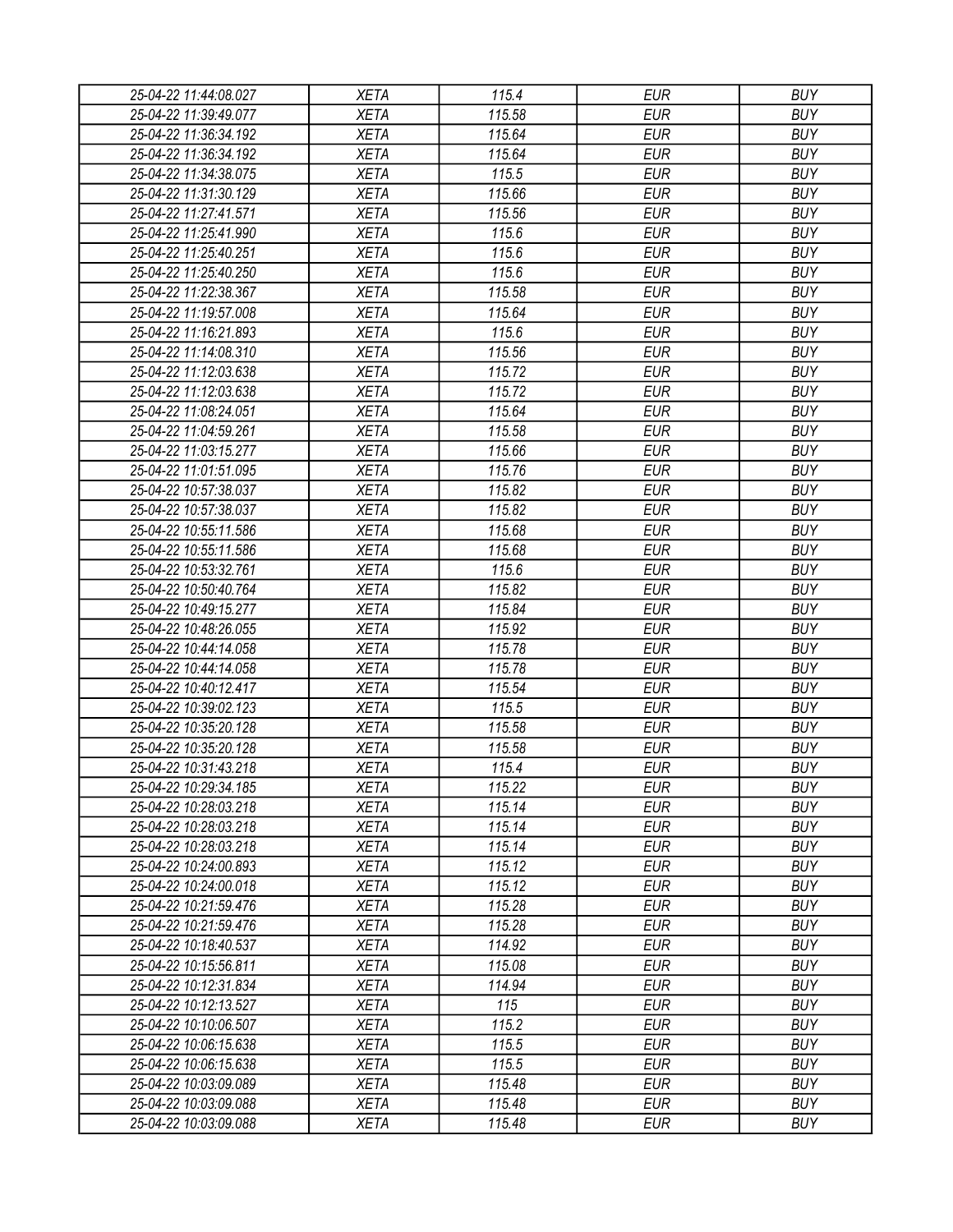| 25-04-22 10:01:01.140 | <b>XETA</b> | 115.42 | <b>EUR</b> | <b>BUY</b> |
|-----------------------|-------------|--------|------------|------------|
| 25-04-22 09:57:49.043 | <b>XETA</b> | 115.32 | <b>EUR</b> | <b>BUY</b> |
| 25-04-22 09:54:38.008 | <b>XETA</b> | 115.14 | <b>EUR</b> | <b>BUY</b> |
| 25-04-22 09:54:23.082 | <b>XETA</b> | 115.16 | <b>EUR</b> | <b>BUY</b> |
| 25-04-22 09:52:06.477 | <b>XETA</b> | 115.22 | <b>EUR</b> | <b>BUY</b> |
| 25-04-22 09:50:01.762 | <b>XETA</b> | 115.34 | <b>EUR</b> | <b>BUY</b> |
| 25-04-22 09:50:01.762 | <b>XETA</b> | 115.34 | <b>EUR</b> | <b>BUY</b> |
| 25-04-22 09:47:33.300 | <b>XETA</b> | 115.54 | <b>EUR</b> | <b>BUY</b> |
| 25-04-22 09:45:54.457 | <b>XETA</b> | 115.66 | <b>EUR</b> | <b>BUY</b> |
| 25-04-22 09:45:35.378 | <b>XETA</b> | 115.72 | <b>EUR</b> | <b>BUY</b> |
| 25-04-22 09:45:35.378 | <b>XETA</b> | 115.72 | <b>EUR</b> | <b>BUY</b> |
| 25-04-22 09:42:06.298 | <b>XETA</b> | 115.84 | <b>EUR</b> | <b>BUY</b> |
| 25-04-22 09:38:52.126 | <b>XETA</b> | 115.92 | <b>EUR</b> | <b>BUY</b> |
| 25-04-22 09:38:00.372 | <b>XETA</b> | 115.92 | <b>EUR</b> | <b>BUY</b> |
| 25-04-22 09:38:00.372 | <b>XETA</b> | 115.92 | <b>EUR</b> | <b>BUY</b> |
| 25-04-22 09:35:04.051 | <b>XETA</b> | 115.94 | <b>EUR</b> | <b>BUY</b> |
| 25-04-22 09:31:57.883 | <b>XETA</b> | 115.96 | <b>EUR</b> | <b>BUY</b> |
| 25-04-22 09:31:57.883 | <b>XETA</b> | 115.96 | <b>EUR</b> | <b>BUY</b> |
| 25-04-22 09:29:17.274 | <b>XETA</b> | 115.78 | <b>EUR</b> | <b>BUY</b> |
| 25-04-22 09:29:08.174 | <b>XETA</b> | 115.82 | <b>EUR</b> | <b>BUY</b> |
| 25-04-22 09:26:41.433 | <b>XETA</b> | 116.02 | <b>EUR</b> | <b>BUY</b> |
|                       | <b>XETA</b> |        |            |            |
| 25-04-22 09:24:10.174 |             | 115.88 | <b>EUR</b> | <b>BUY</b> |
| 25-04-22 09:24:10.174 | <b>XETA</b> | 115.88 | <b>EUR</b> | <b>BUY</b> |
| 25-04-22 09:22:21.028 | <b>XETA</b> | 116.08 | <b>EUR</b> | <b>BUY</b> |
| 25-04-22 09:22:21.028 | <b>XETA</b> | 116.08 | <b>EUR</b> | <b>BUY</b> |
| 25-04-22 09:20:30.184 | <b>XETA</b> | 116.18 | <b>EUR</b> | <b>BUY</b> |
| 25-04-22 09:19:00.719 | <b>XETA</b> | 116.18 | <b>EUR</b> | <b>BUY</b> |
| 25-04-22 09:16:38.037 | <b>XETA</b> | 116.36 | <b>EUR</b> | <b>BUY</b> |
| 25-04-22 09:16:38.037 | <b>XETA</b> | 116.36 | <b>EUR</b> | <b>BUY</b> |
| 25-04-22 09:12:27.834 | <b>XETA</b> | 116.4  | <b>EUR</b> | <b>BUY</b> |
| 25-04-22 09:12:15.279 | <b>XETA</b> | 116.44 | <b>EUR</b> | <b>BUY</b> |
| 25-04-22 09:12:15.279 | <b>XETA</b> | 116.44 | <b>EUR</b> | <b>BUY</b> |
| 25-04-22 09:09:33.911 | <b>XETA</b> | 116.5  | <b>EUR</b> | <b>BUY</b> |
| 25-04-22 09:07:44.733 | <b>XETA</b> | 116.9  | <b>EUR</b> | <b>BUY</b> |
| 25-04-22 09:06:34.260 | <b>XETA</b> | 116.82 | <b>EUR</b> | <b>BUY</b> |
| 25-04-22 09:06:34.260 | <b>XETA</b> | 116.82 | <b>EUR</b> | <b>BUY</b> |
| 25-04-22 09:04:27.076 | <b>XETA</b> | 116.66 | <b>EUR</b> | <b>BUY</b> |
| 25-04-22 09:02:09.824 | <b>XETA</b> | 116.62 | <b>EUR</b> | <b>BUY</b> |
| 25-04-22 09:02:09.824 | <b>XETA</b> | 116.62 | <b>EUR</b> | <b>BUY</b> |
| 25-04-22 09:02:09.372 | <b>XETA</b> | 116.62 | <b>EUR</b> | <b>BUY</b> |
| 25-04-22 08:59:15.596 | <b>XETA</b> | 116.46 | <b>EUR</b> | <b>BUY</b> |
| 25-04-22 08:59:15.596 | <b>XETA</b> | 116.46 | <b>EUR</b> | <b>BUY</b> |
| 25-04-22 08:58:08.171 | <b>XETA</b> | 116.4  | <b>EUR</b> | <b>BUY</b> |
| 25-04-22 08:56:43.345 | <b>XETA</b> | 116.4  | <b>EUR</b> | <b>BUY</b> |
| 25-04-22 08:53:04.522 | <b>XETA</b> | 116.02 | <b>EUR</b> | <b>BUY</b> |
| 25-04-22 08:51:55.006 | <b>XETA</b> | 116.24 | <b>EUR</b> | <b>BUY</b> |
| 25-04-22 08:51:55.006 | <b>XETA</b> | 116.24 | <b>EUR</b> | <b>BUY</b> |
| 25-04-22 08:51:13.092 | XETA        | 116.14 | <b>EUR</b> | <b>BUY</b> |
| 25-04-22 08:50:25.344 | <b>XETA</b> | 116.48 | <b>EUR</b> | <b>BUY</b> |
| 25-04-22 08:50:25.344 | <b>XETA</b> | 116.46 | <b>EUR</b> | <b>BUY</b> |
| 25-04-22 08:49:50.301 | <b>XETA</b> | 116.8  | <b>EUR</b> | <b>BUY</b> |
| 25-04-22 08:47:09.976 | XETA        | 116.92 | <b>EUR</b> | <b>BUY</b> |
| 25-04-22 08:44:40.162 | <b>XETA</b> | 117    | <b>EUR</b> | <b>BUY</b> |
|                       |             |        |            |            |